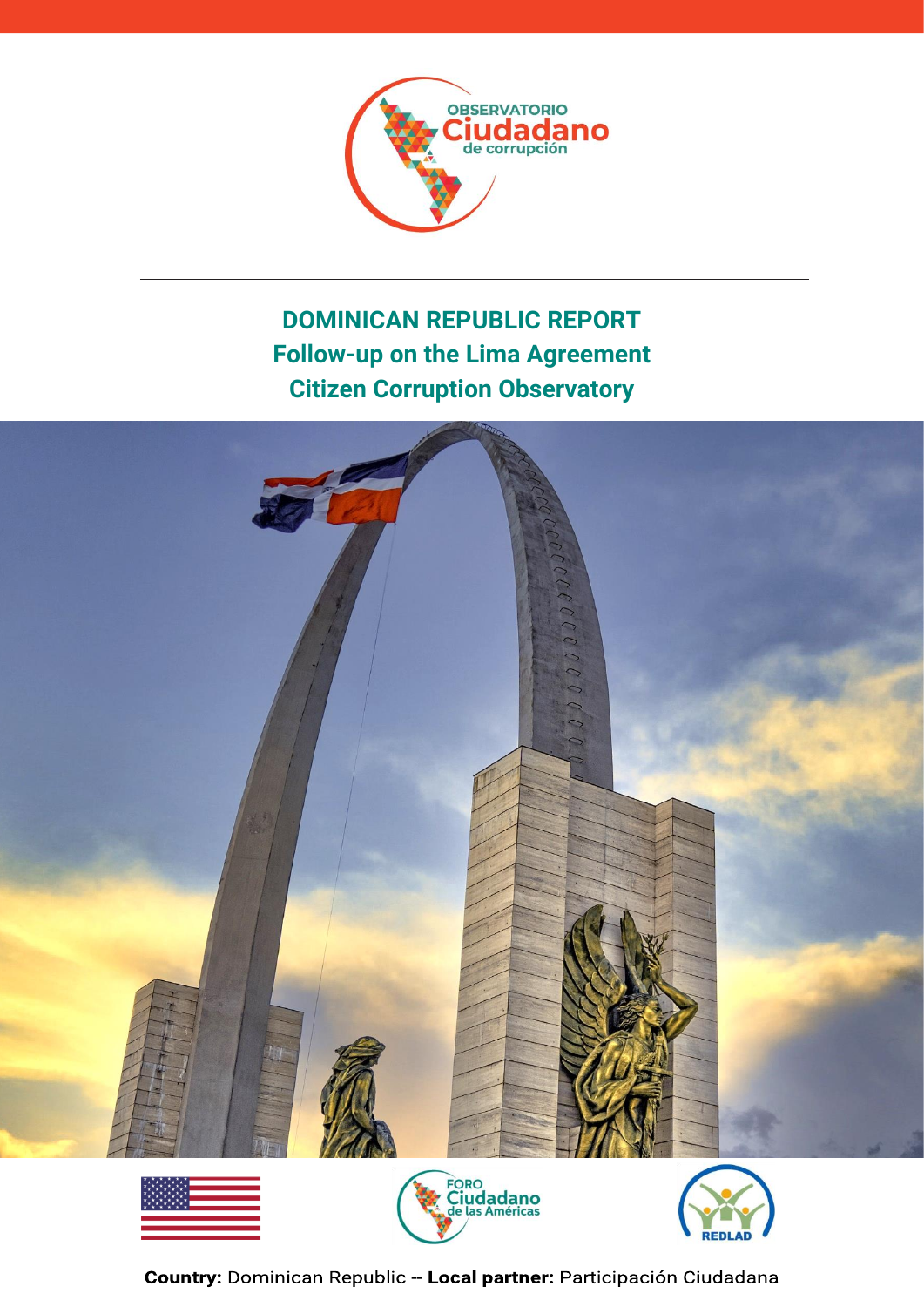



**Credits**

Working Group:

#### **Movimiento Cívico, Participación Ciudadana.**

- Rigoberto Sánchez.
- Víctor Figuereo.
- Laisa Santana.
- Arianne Garabito.
- Eudy Jiménez.
- Claudia Álvarez.
- Betsaida Rodríguez.
- Danilsa Peña.
- Miriam Díaz.
- Rosalía Sosa.
- Fátima Lorenzo.

#### **Representatives of Civil Society Organizations**

| - Juan Castillo.<br>- Leivan Díaz.                               | <b>Fundación Solidaridad.</b>                  |
|------------------------------------------------------------------|------------------------------------------------|
| - Francisco Abate.<br>- Jeannette Polanco.<br>- César Rodríguez. | Centro Juan XXIII.                             |
| - Ricardo Gonzales.<br>- Meleanchys F. Bernabel.<br>- Luis Sena. | <b>Ciudad Alternativa.</b>                     |
| - Sandino Olaverria.<br>- Jacobo Reyes.                          | Centro de Planificación y Acción<br>Ecuménica. |

- Thomas Rodriguez.
- Víctor Arias.

*Image*: Moisés Arias

*"This project is possible thanks to the support of the Office of Hemispherical Western Matters of the Department of State of the United States.* 

*This document was funded by a grant from The United States Department of State. These opinions, findings and conclusions stated herein are those of the authors and do not necessarily reflect those of The United States* 





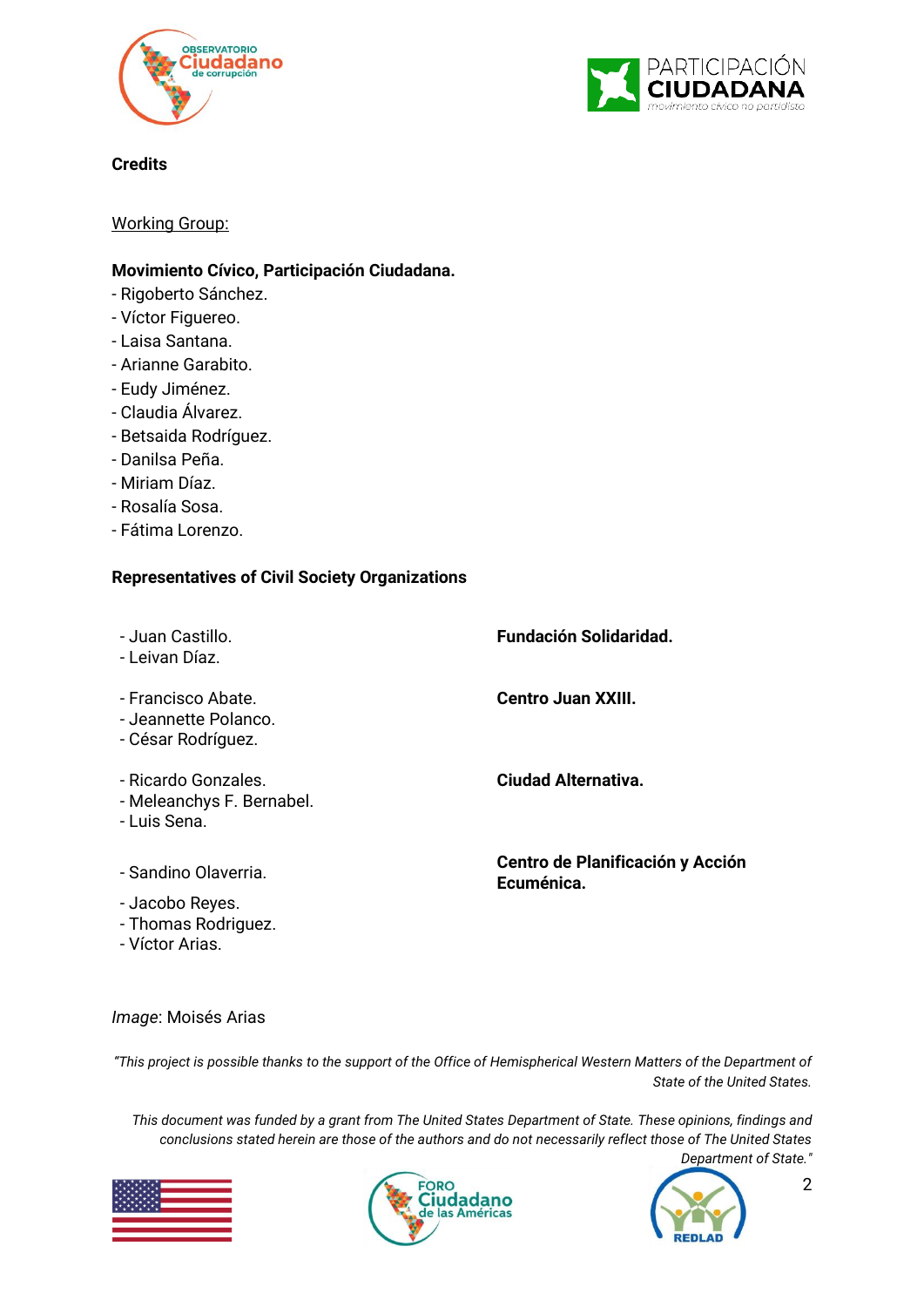



## **Table of Contents**

| Document Acronyms                                                                                                                                      | 4  |
|--------------------------------------------------------------------------------------------------------------------------------------------------------|----|
| Introduction                                                                                                                                           | 5  |
| Participating Organizations                                                                                                                            | 6  |
| Context of the Dominican Republic                                                                                                                      | 7  |
| Results for the Dominican Republic                                                                                                                     | 10 |
| 1. Reinforcement of Democratic Governance.                                                                                                             | 12 |
| 2. Transparency, Access to Information, Protection of Whistleblowers, and Human Rights,<br>including Freedom of Expression.                            | 13 |
| 3. Financing of Political Organizations and Election Campaigns.                                                                                        | 15 |
| 4. Prevention of Corruption in Public Works and Public Procurement and Contracting.                                                                    | 16 |
| 5. International Legal Cooperation; the Fight Against Bribery, International Corruption,<br>Organized Crime, and Money Laundering; and Asset Recovery. | 17 |
| Conclusions                                                                                                                                            | 18 |
| Calls to action                                                                                                                                        | 19 |
| References                                                                                                                                             | 29 |
| Annexes                                                                                                                                                | 31 |
| 1. Annex 1 Rating of the Lima Agreement in the Dominican Republic.                                                                                     | 31 |
| 2. Annex 2 Actions and Recommendations for Compliance with the Lima Agreement in the<br>Dominican Republic.                                            | 23 |





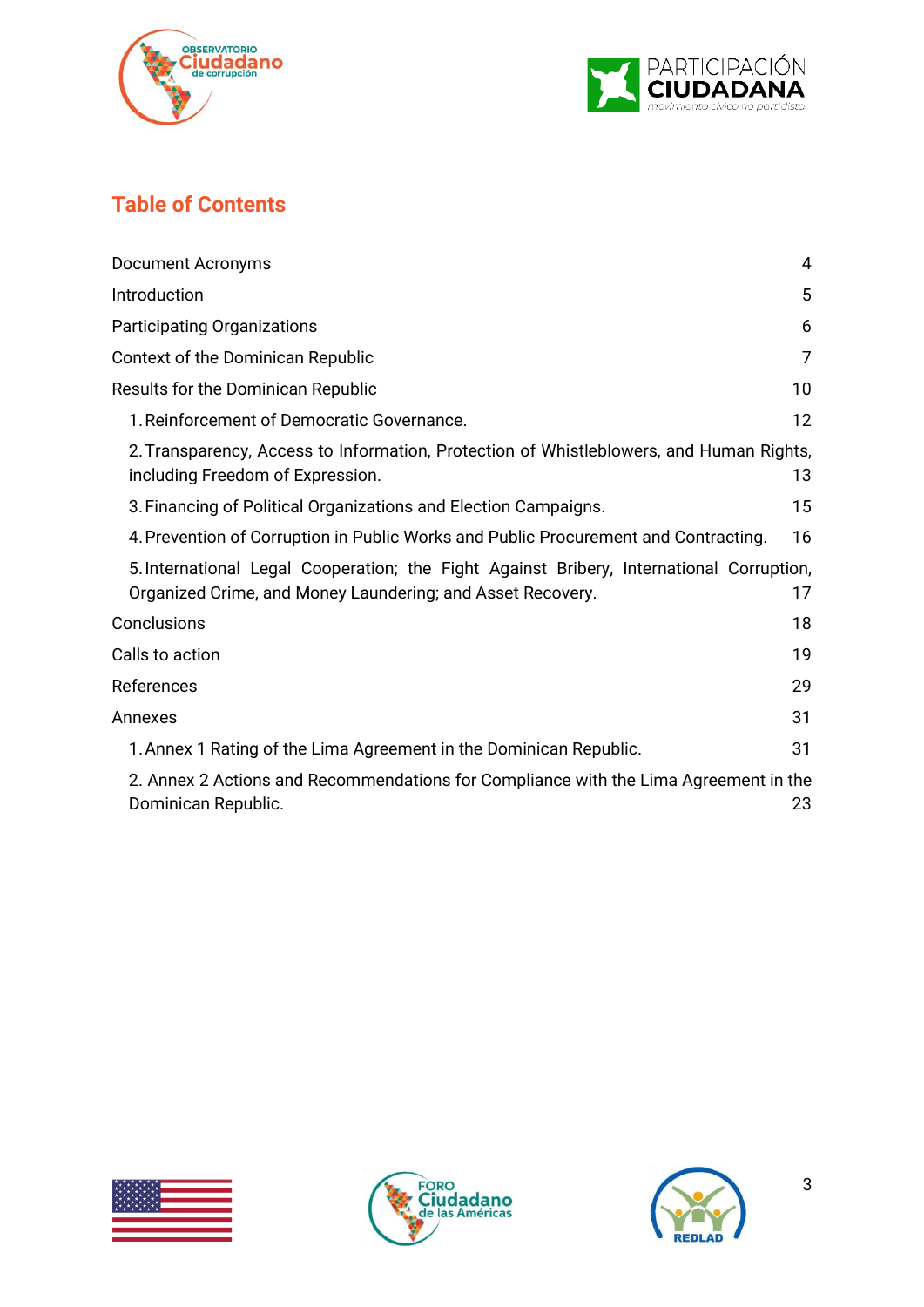



### <span id="page-3-0"></span>**Document Acronyms**

**CCC** - Capacity to Combat Corruption Index. **CCPCJ** - Commission on Crime Prevention and Criminal Justice. **DGPP** - Directorate General for Public Procurement. **CFA** - Citizen Forum of the Americas. **FCPA** - Foreign Corrupt Practices Act. **GAFILAT** - Financial Action Task Force of Latin America. **JCE** - Central Electoral Board. **MP** – Government Attorney General's Office. **CCO** - Citizen Corruption Observatory. **OAS** - Organization of American States. **NGO** - Non-Governmental Organization. **UN** – United Nations. **CSO** - Civil Society Organizations. **PASCA** - Civil Society Participation in the Summit of the Americas. **PEPCA** - Specialized Prosecutor's Office for the Prosecution of Administrative Corruption. **PGR** - Office of the Attorney General. **REDLAD** - Latin American and Caribbean Network for Democracy.

**SNCCP** - National Public Procurement and Contracting System.

**UAFRD** - Financial Analysis Unit of the Dominican Republic.





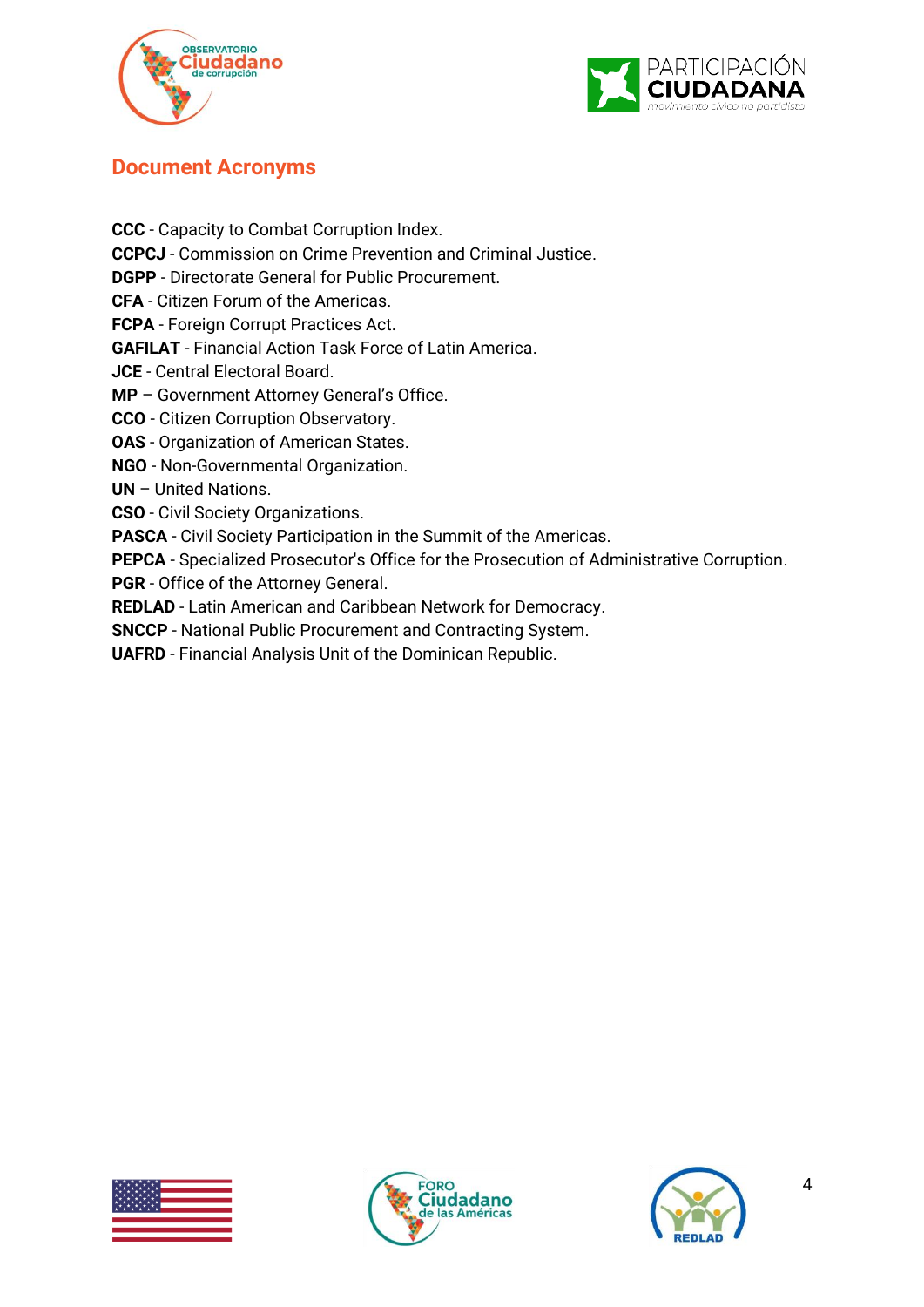



### <span id="page-4-0"></span>**Introduction**

The main purpose of the project entitled "Citizen Corruption Observatory (CCO) - Follow-up on the Lima Agreement" is to strengthen the Citizen Forum of the Americas (CFA) by co-creating, together with the Latin American and Caribbean Network for Democracy (REDLAD, by its Spanish initials) and the Citizen Forum of the Americas (CFA), an observatory that provides technical support for the implementation of the Project entitled: "Civil Society Participation in the Summit of the Americas (PASCA, by its Spanish initials). Within the framework of the activities developed by the CCO, the progress of the Lima Agreement was monitored using a methodology that took into account both normative and practical developments, and which was based on the participatory discussion of different civil society organizations in each of the 19 countries participating in this process.

In this context, the CCO is made up of a coalition of civil society organizations and social actors of the continent, created to follow up on compliance with the agreements adopted by the governments of the hemisphere at the VIII Summit of the Americas held in 2018 in Lima, Peru. The Lima Agreement, "Governance against Corruption," a document resulting from the Summit, provided an opportunity to endorse and ratify previous international commitments on anti-corruption issues.

In this sense, the national report aims to present a summary of the results and conclusions of the follow-up on the progress and/or fulfillment in the Dominican Republic of the commitments of the 2018 Summit, built from the follow-up on the Lima Agreement methodology document<sup>1</sup> and the review of information carried out by 5 Dominican civil society organizations. All information collected within the framework of follow-up can be consulted on the CCO website<sup>2</sup>.

The follow-up on the Lima Agreement methodology allows civil society to assess the progress and/or compliance with the 19 commitments prioritized<sup>3</sup> by the CCO for follow-up on each of the countries participating in this observatory. The follow-up is based on the review of developments at both the normative<sup>4</sup> and practical levels made by national governments over the last two years in respect of the commitments made in the fight against corruption.

At the normative level, the current legislation was reviewed, based on 75 guiding questions regarding constitutional, legislative and jurisprudential developments. The analysis of practice consists of the review of concrete measures taken by the government in response to the commitments made. For this purpose, 64 questions were constructed, which were answered through requests for information, interviews, reference to media reports, reports and research

<sup>&</sup>lt;sup>4</sup> The CCO built a first balance sheet on policy indicators at the regional level. The document is available at: https://occ-america.com/2021/07/29/primer-informe-del-observatorio-ciudadano-de-corrupcion-revela-avancesy-retos-normativos-para-la-lucha-anticorrupcion-en-la-region/







<sup>1</sup> The methodology is available at: https://occ-america.com/metodologia/

<sup>2</sup> Available at: https://occ-america.com/

 $3$  The 19 commitments were prioritized considering the possibility to perform compared analysis in all CCO participating countries.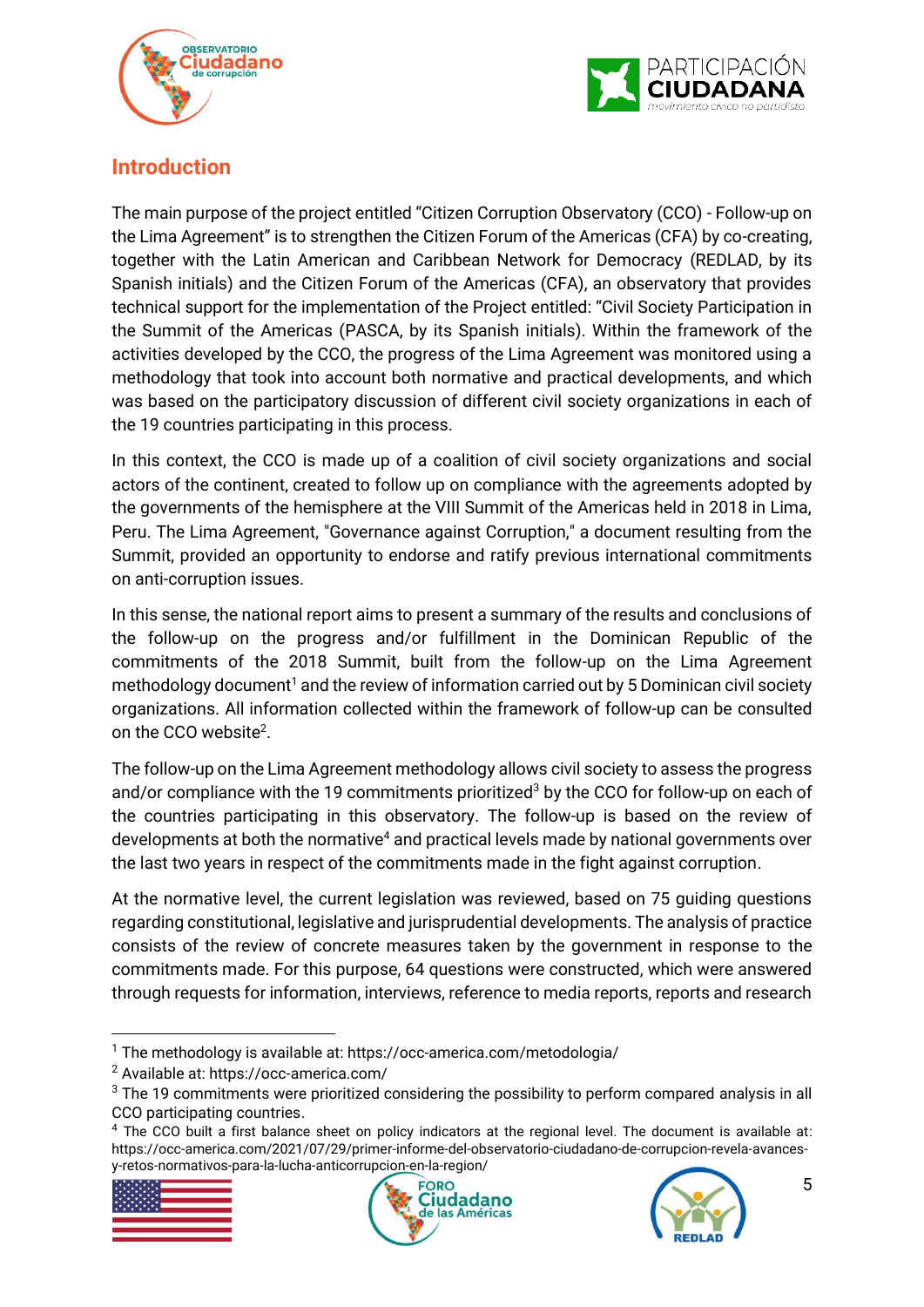



on the subject, among others. This information is the basis for evaluating each commitment in terms of effectiveness, efficiency and sustainability $5$ .

## <span id="page-5-0"></span>**Participating Organizations**

**Participación Ciudadana - Coordinación Nacional** is a non-PARTICIPACIÓN partisan civic movement and the Dominican chapter of CIUDADANA no partidista Transparency International, constituted on October 31, 1993. It arises as the result of a process of reflection between citizens to achieve, from the participation of civil society, respect for the popular will in electoral processes, confront corruption, strengthen the country's political institutions, and promote transparency and respect for human rights in order to obtain a better Dominican Republic for all.



**Fundación Solidaridad** is a non-profit institution that, based on the principles of solidarity, equity, shared effort, and participatory democracy, facilitates processes, and accompanies citizens, so they are active subjects in the construction of collective well-being. Its

mission is to promote a just, solidary, and democratic society through the construction of citizenship and the impact on public policies that contribute to sustainable development.



**Centro Juan XXIII** is a non-profit organization that seeks to train and organize citizens, so they achieve, through their empowerment and participation in the different levels of society, the political, economic, and social transformation of the Dominican nation, based on Christian

principles and values. Centro Juan XXIII participates in the Citizen Corruption Observatory as coordinator of the Justice and Transparency Table of the Citizen Forum, which is in turn a space for articulation of the Dominican social movement, committed to the promotion of participatory democracy and social equality.



**Centro de Planificación y Acción Ecuménica (CEPAE)** is a non-profit, private, social development institution whose fundamental axis of its action is popular education. It was founded in 1970. Its philosophy is ecumenism, which is understood as the affirmation of individual and social diversity, the dialectical nature of reality, and dialogue as a privileged vehicle of

relationship between people and organizations.



**Ciudad Alternativa** is a benchmark institution in the promotion of the multidimensional transformation of the city, which contributes to the achievement of a dignified life for its inhabitants. The mission of the organization is to contribute to the construction of a just, equitable,

 $5$  The methodological aspects of this rating will be presented in greater detail in the report





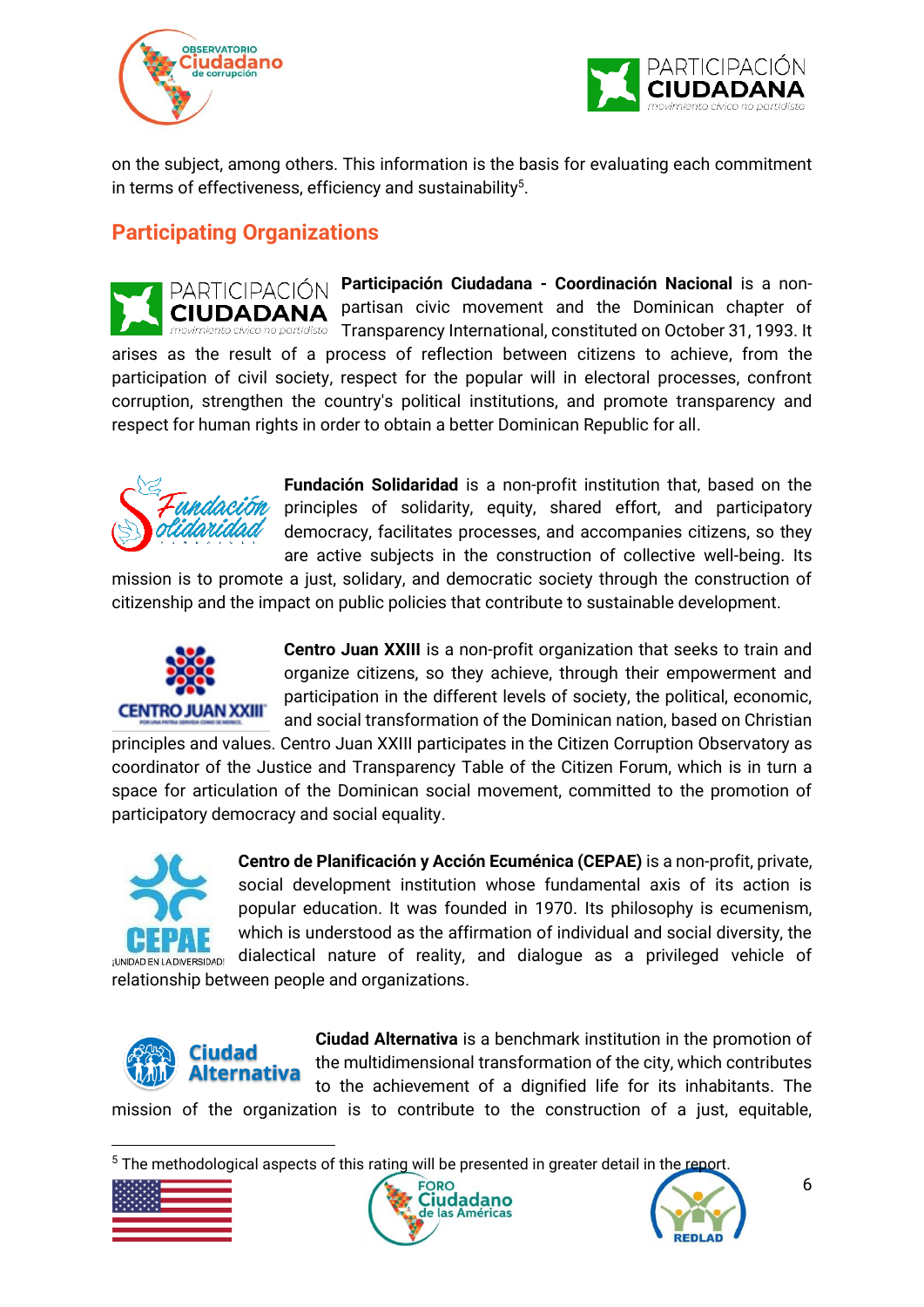



participatory and democratic society based on the fulfillment of the right to the city, in a healthy habitat and safe housing, as a guarantee for the dignified life of the population.

*To achieve the country report on the Follow-up on the Lima Agreement in the Dominican Republic, a mapping of actors addressing issues of transparency, anti-corruption, human rights, and related areas was developed. Its influence and interest were validated to follow up on the central theme of the Summit of the Americas and multiple presentations of the initiative and its methodology were made to the identified organizations.* 

*For information survey and practice indicators, working days were held for the collection and registration of information related to the issues in question. Moreover, from the national coordination, meetings were held to accompany those organizations that required it, respecting their differences in criteria. For the review of preliminary and final results, two socialization meetings were held, in which the progress of policy and practical indicators was shared and then the resulting conclusions and recommendations.*

### <span id="page-6-0"></span>**Context of the Dominican Republic**

In April 2018, when the VIII Summit of the Americas was held in Lima, Peru, with the active participation of the Citizen Forum of the Americas, the then President of the Dominican Republic, Danilo Medina, who was present and signed the commitments that are now being evaluated, was in his sixth year in power, after being re-elected in 2016. Despite the Agreement signed, the governments of former President Medina were characterized by high institutionalized corruption, damage to justice and democratic institutions and, these last two years that ended in August 2020 were no exception. This is reflected in various complaints and journalistic investigations at the local level, in the Annual Report of the United States Department of State on Human Rights in the Dominican Republic for the year 2020, and the Balance Sheets of the years 2019 and 2020 of Participación Ciudadana, among others.

In 2018, senior leaders of the ruling party were heading attempts to modify the Constitution, so the president would be allowed to opt for re-election. Since 2012, civil society and the independent press had published evidence and indicators of coalition of senior public officials, family conspiracies and close associates as front men to create networks that offered services and contracted with public institutions, sometimes with overvalued prices, and violating the Law on Public Procurement that prohibits officials and family members up to the 3rd degree of consanguinity and 2nd degree of affinity of being suppliers of the State. Some of these complaints are included in the document "Corruption without Punishment'" and different journalistic investigation programs. To this end, companies were constituted that lacked a trajectory in the sector or economic activity contracted or had little time to have been constituted, accumulating enormous fortunes based on illegal and fraudulent businesses with the State, for amounts that are estimated at billions of dollars. Those large fortunes were key to the 2016 re-election and perpetuation attempt between 2018 and 2019.





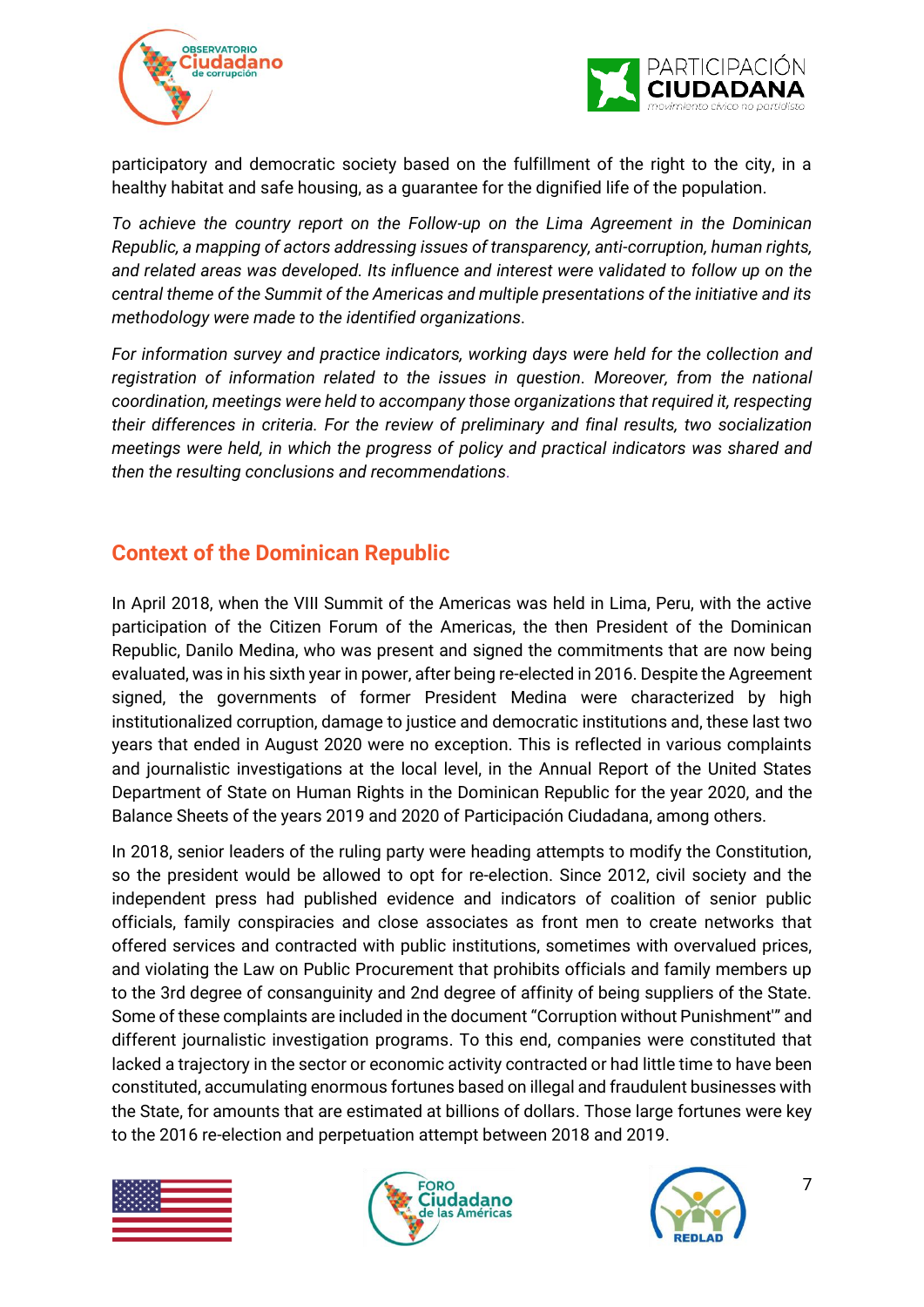



Since the beginning of the pandemic in the Dominican Republic, and in the midst of the electoral process, government corruption took hold to take advantage of the state of emergency and obtain enormous profits from the overvaluation of health supplies. Some of these attempts were thwarted by the active participation of civil society and the press. This political context derives from the results summarized below:

Until August 2020, corruption without judicial consequences was the norm. No cases of corruption of the accused were subject to sanction in courts. The Government Attorney General's Office (MP, by its Spanish initials) did not fulfill its responsibility to investigate and prosecute the culprits and, in cases such as the ODEBRECHT scandal, not only prepared a terrible file, but also excluded government officials and leaders of the official party from it.

The damage to justice that occurred between 2016 and 2020 is immense. The National Council of the Magistracy appointed members of the ruling party to the Supreme Court of Justice and other high courts and obstructed the entry of respectable judges into the high courts. On the other hand, the acting Attorney General, who is the leader of the party that governed, rigged competitions to select new prosecutors and place unconditional followers in the prosecutor's offices, violated the processes (as denounced in 2018 by the journalist Edith Febles), archived files of his party colleagues in the ODEBRECHT case definitively when he had reported they were provisionally archived (a fact reported by the Deputy Prosecutor in charge of the Specialized Prosecutor's Office for the Prosecution of Administrative Corruption, PEPCA, in 2020), sowed fear and won the widespread rejection of society.

As of August 2020, the new administration has taken important steps in achieving judicial independence and effectiveness, with the appointment of an attorney general and anticorruption prosecutors with extensive experience and public respect. In 10 months, the new Government Attorney General's Office has brought to justice several cases of corruption of the past and current administration. In response to public complaints, some officials have been dismissed and the commitment to strengthening justice and rejecting corruption has been reiterated on multiple occasions. Based on these actions, in recent months, the recently published Capacity to Combat Corruption (CCC) Index registers an improvement in the position of the Dominican Republic.

In recent years, the country has experienced a broad participation of important segments of civil society, expressed in movements, such as the Green March and the Youth on Flag Square (with replicas in different regions of the country and different parts of the world), accompanied by strong support from sectors of the press and social media. These movements influenced the awakening of citizens by the demand for transparency to the new authorities. At the moment, there is greater vigilance and effectiveness of civil society, not only against corruption and impunity, but also for institutionality, human rights, political reforms, and inclusion.

Despite the pandemic, the Dominican Republic was able to hold national and local elections in 2020, which were marked by the excessive use of public resources in favor of the presidential candidate of the ruling party. The failure of the automatic vote in the municipal





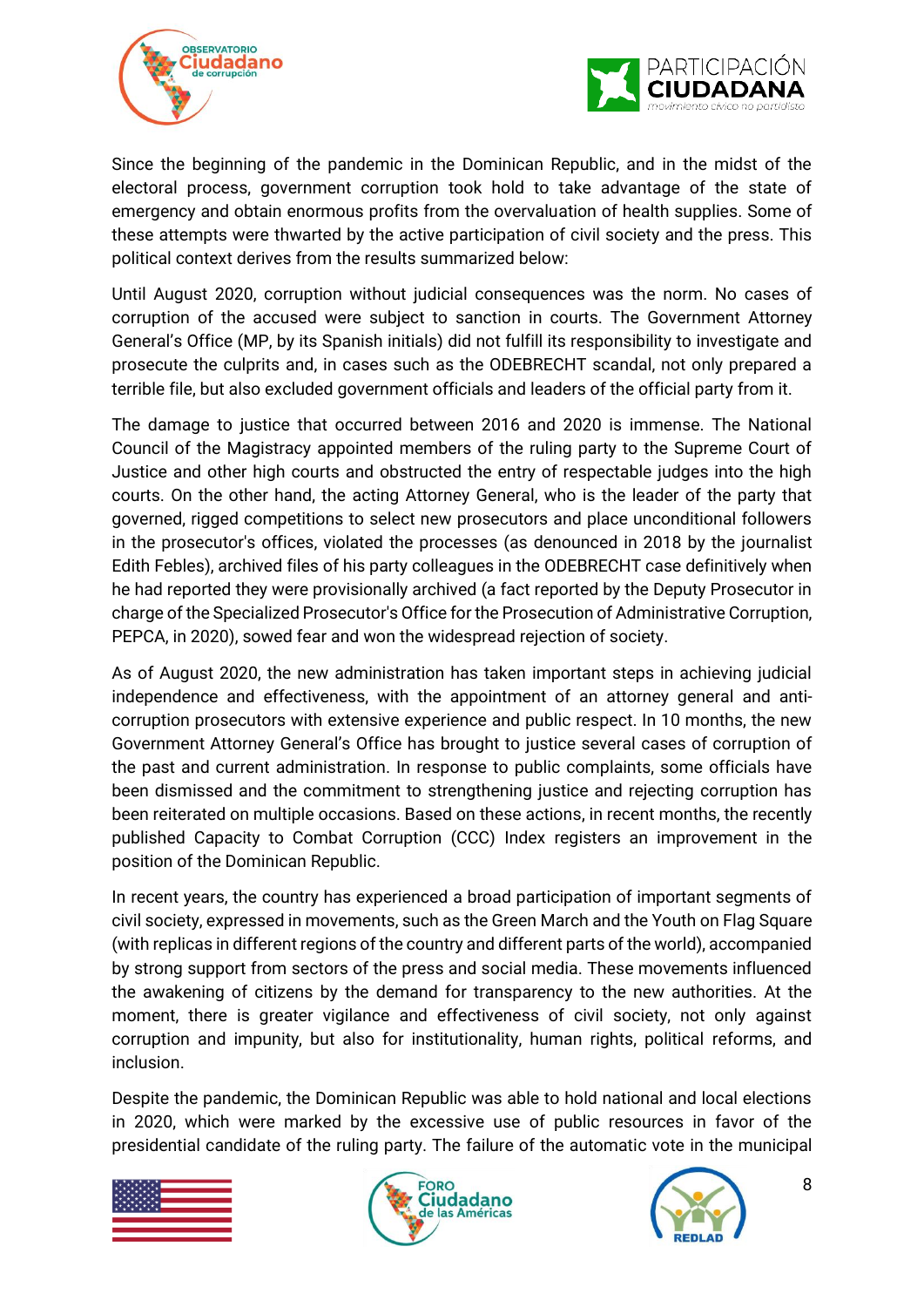



elections of February forced its suspension and to make a new call for March. According to the Central Electoral Board (JCE, by its Spanish initials), there was an abstention of 44.71% in the elections of July 5 (Presidential, Senatorial and Deputy Elections). The main opposition party won at all levels, presidential, congressional, and municipal.

In the management and transparency of financial resources by political parties, no major progress has been made. The Central Electoral Board has not exercised the powers granted to it by law to control the income and expenditure of the parties. There is evidence of substantial investment in access to elective positions by organized crime, gambling banks and money laundering, as well as sectors interested in doing business with the State. The new electoral authorities have pledged to strengthen the financial control of the parties, although no results have yet been seen.

The country has maintained some progress in access to information, although the data are often incomplete. These have served as the basis for important contributions made by investigative journalists who have helped to prepare judicial files. The transparency of public institutions is still a pending goal.

Oversight bodies of public resources are at the moment in the process of institutionalization and strengthening, after they were practically annulled and corrupted. This is the case of the Chamber of Accounts, the Comptroller General's Office, and the Directorate General for Public Procurement and Contracting.

Gender equity remains a pending challenge, especially in the area of political parties, access to elective positions and the government cabinet. Women's participation in leadership positions remains a minority and men continue to control party structures almost entirely. At the electoral political level, the pandemic strongly impacted the promotion of candidates for the different positions of election in which women were trapped between isolation, immobility, and household responsibilities. For this year's 2020 elections, a total of 8,463 women ran as candidates for municipal and congressional offices. The results show that, in the new National Congress, there was a 7.1% decrease in the number of women, from 56 legislators in 2016 to 52 in 2020.

The country is making progress in cooperation in combating international crime, especially in the prosecution of drug trafficking. In recent months, there have been record numbers of drug seizures.

*To perform this work, the difficulties presented have been essentially: the health crisis due to the COVID-19 virus pandemic that has affected the world and that, in our case, has had a strong economic-social impact on the population and organizations, which limited the participation of volunteers and technicians linked to the process and greatly restricted carrying out face-to-face activities together; maintain the articulation of various Civil Society Organizations (CSOs), in order to complete the entire methodological process; and to be able to identify within the plans of the new authorities what their approach is to the Lima Agreement and how this is expressed in their work plans.* 





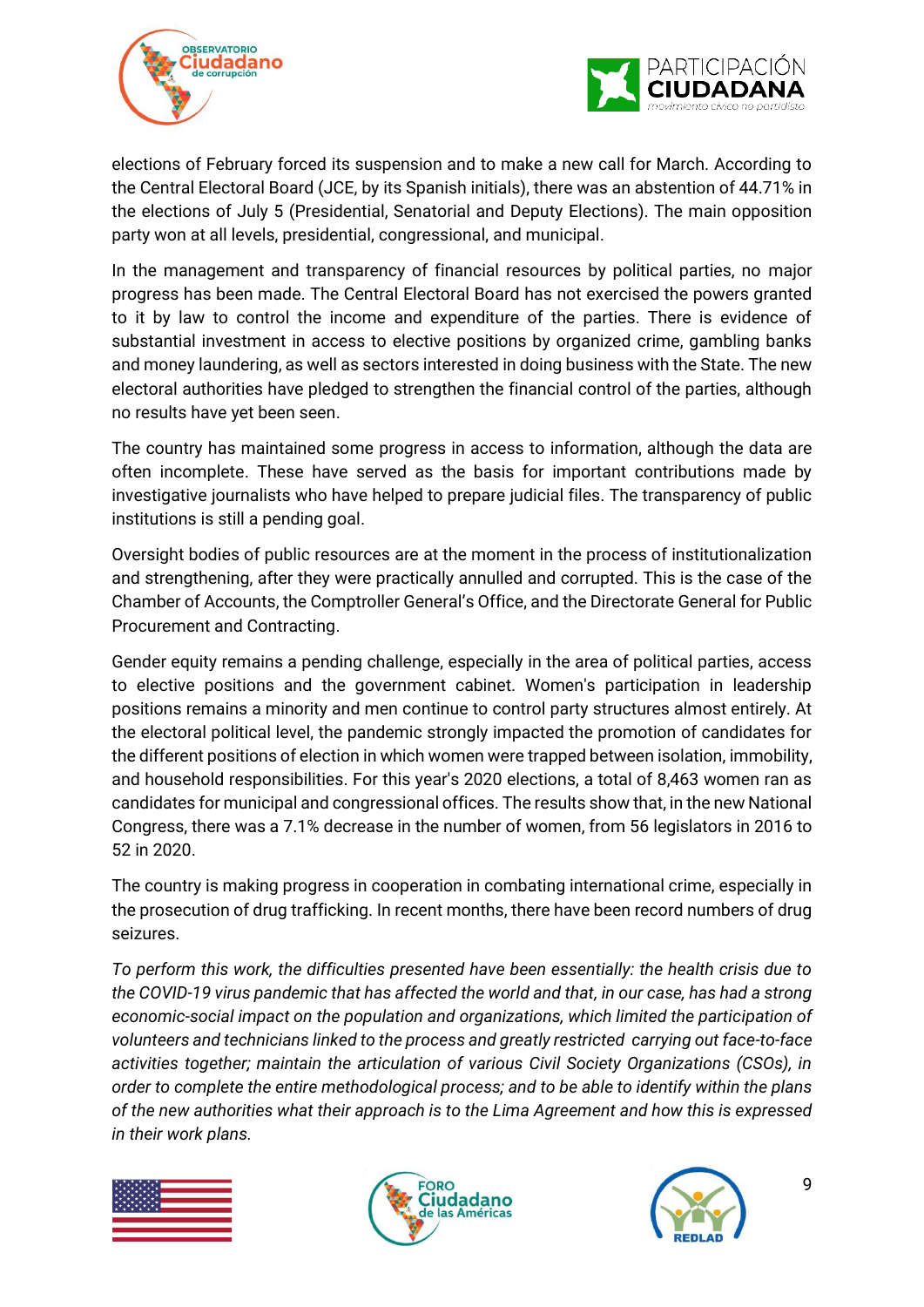



## <span id="page-9-0"></span>**Results for the Dominican Republic**

As a result of the VIII Summit of the Americas, a process in which the Citizen Forum of the Americas had an active participation, the countries of the region signed the Lima Agreement, entitled "Democratic Governance against Corruption," which established 57 commitments, in order for member states to implement concrete actions to build citizen's trust in institutions and reduce the negative impact of corruption on the effective enjoyment of human rights and sustainable development of the peoples in the American hemisphere.

To follow up on the implementation of the Lima Summit agreements, 19 of the 57 commitments were selected based on four criteria: (i) commitments that could be sustainable over time, (ii) commitments that have a greater possibility of institutionalization, (iii) that incorporate new approaches in anti-corruption actions, and (iv) that include the perspective of population in condition of vulnerability classified. These 19 commitments are grouped into 5 specific topics:

- A. Reinforcement of Democratic Governance.
- B. Transparency, Access to Information, Protection of Whistleblowers, and Human Rights, including Freedom of Expression.
- C. Financing of Political Organizations and Election Campaigns.
- D. Prevention of Corruption in Public Works and Public Procurement and Contracting.
- E. International Legal Cooperation; the Fight Against Bribery, International Corruption, Organized Crime, and Money Laundering; and Asset Recovery.

These commitments were analyzed by identifying policy and practical developments which were rated on a scale $6$  of 0 to 3, taking into account the follow-up criteria below:

- **Effectiveness:** Establishes to what extent the actions developed by the government as a result of the Lima Agreement contribute to the fight against corruption in the country.
- **Relevance:** Establishes to what extent the actions developed by the government are timely, convenient and adequate according to the economic, institutional and/or social context of the country.
- **Sustainability:** Determines to what extent the actions carried out to fulfill the commitment will have continuity over time.

Graph 1 shows the overall results obtained for the Dominican Republic in the five topics in which the commitments are classified:

Rated on a scale of 0 to 3: 0= no records, 1=low, 2=medium, and 3=high





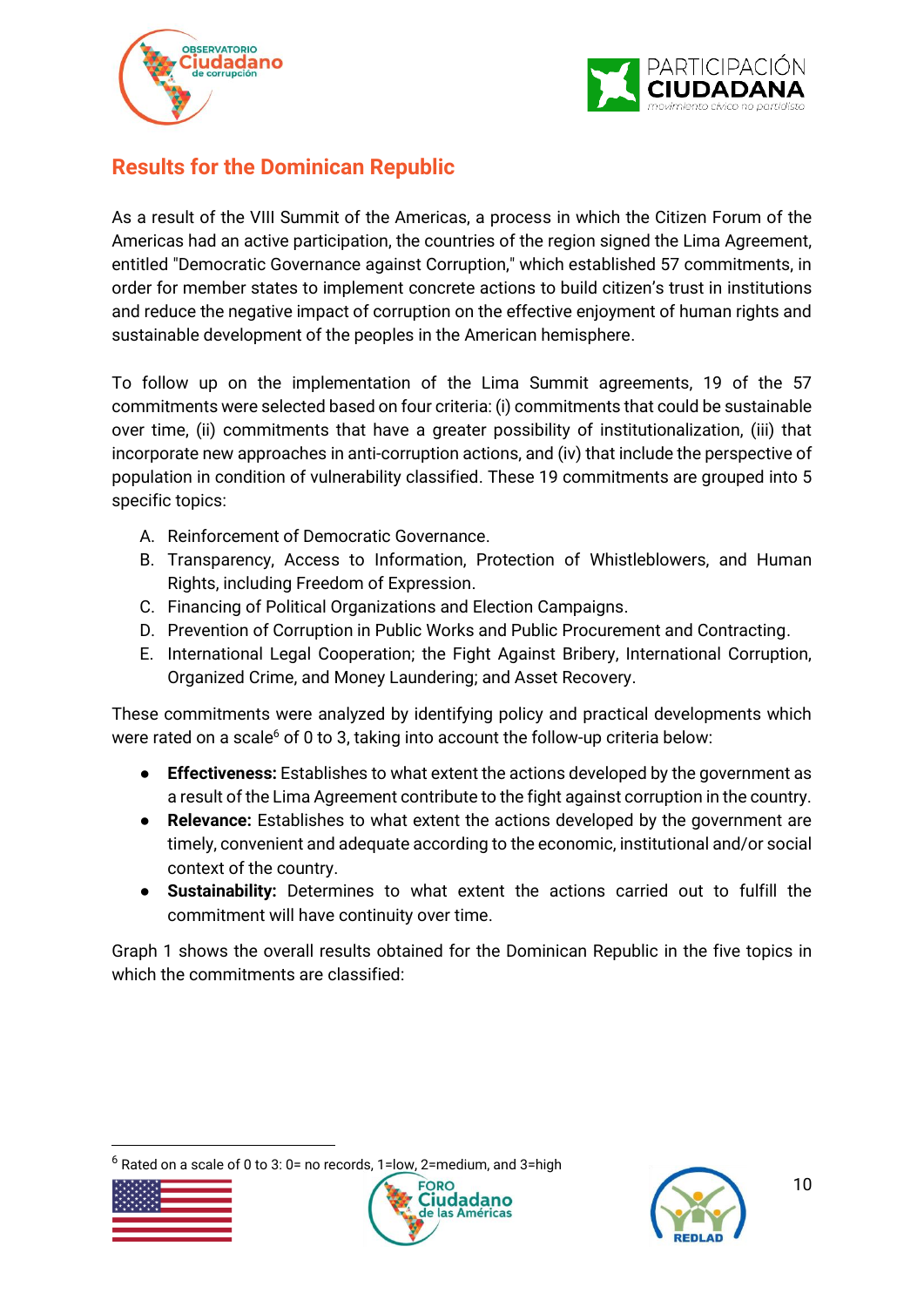



#### **Score** No records= 0 Low= 1 Medium= 2 High= 3 **1,3 1,7 1,53 1,45 1,7** 0 0,5 1 1,5 2 2,5 3 Reinforcement of Democratic Governance Transparency, Access to Information, Protection of Whistleblowers, and Human Rights, including Freedom of Expression Financing of Political Organizations and Election Campaigns Prevention of Corruption in Public Works and Public Procurement and Contracting International Legal Cooperation; the Fight Against Bribery, International Corruption, Organized Crime, and Money Laundering; and Asset Recovery

#### **Graph 1<sup>7</sup>. Results by themes of the Lima Agreement** *(see Annex 1)*

Prepared by author on the basis of information provided by CSOs participating in the CCO Platform.

● Following up on the CCO methodology and the rating criteria, the thematic axes in which the prioritized commitments of the Lima Summit 2018 have been divided have not reached an average rating (2.0/3.0), even though in most cases there are regulatory indicators. The result indicates that the least progress has been in the axis on reinforcement of democratic governance, where only the result has been little more than a low level. The topics where the greatest progress is recorded, with a rating of (1.7/3.0), lack some fundamentally necessary regulations to fully comply with the commitments.

To know specifications of the level of progress of regulatory indicators and the practical fulfillment of the commitments, the results of each of the themes are presented below, pointing out significant progress of that thematic axis, and the best and worst rated commitments.

 $7$  The colors implemented in the graphs of this document account for the color assignment given to each of the thematic axes for the CCO and do not correspond to a numerical scale.





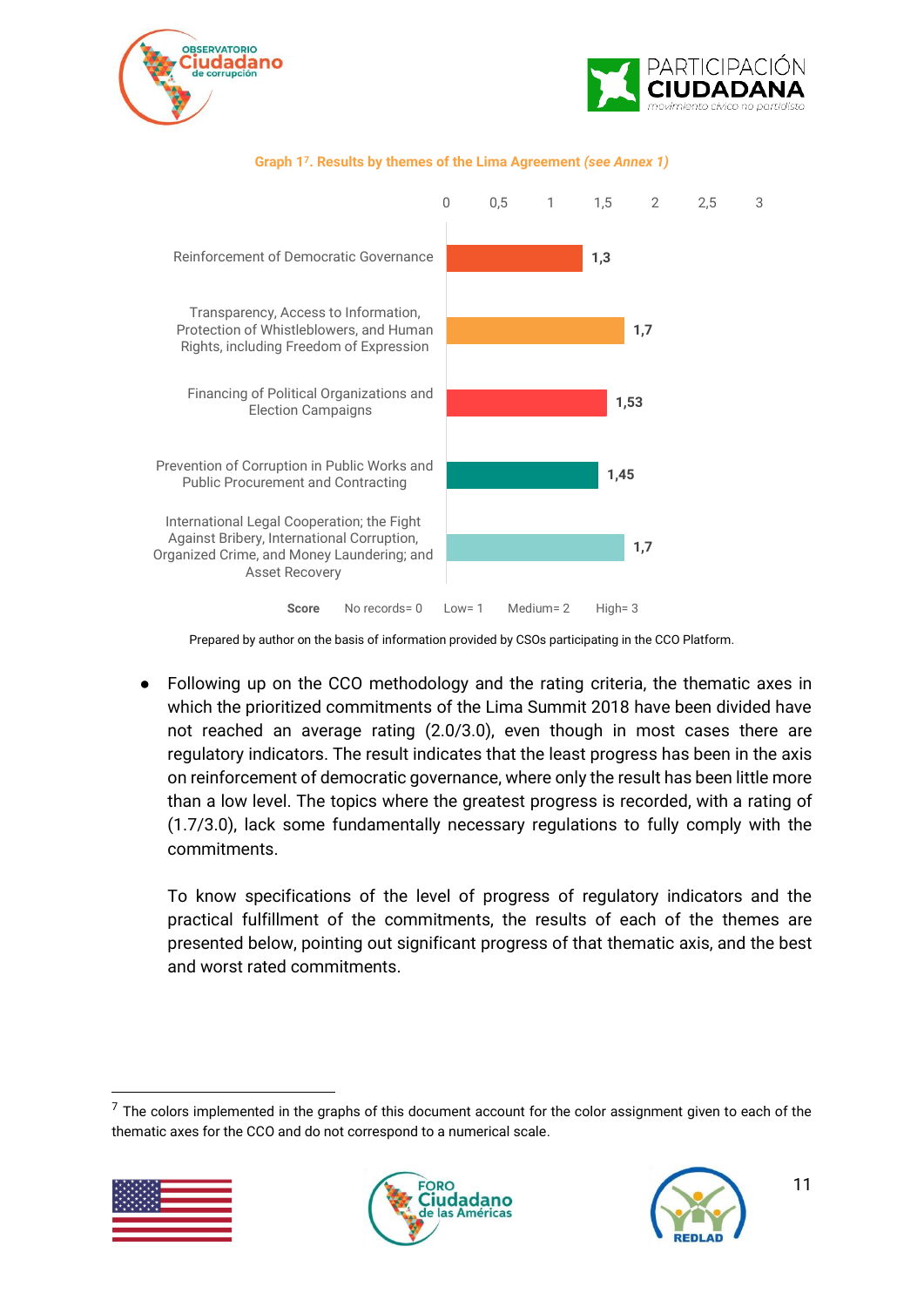



### <span id="page-11-0"></span>1. Reinforcement of Democratic Governance.



Prepared by author on the basis of information provided by CSOs participating in the CCO Platform.

• In terms of the reinforcement of democratic governance, there has been no significant progress since the Lima Agreements because the regulatory structure in this regard predates the Summit. With regard to the justice system, even though regulations establish its independence, it does not exist in fact since the figures who head it, for the most part, are appointed obeying political guidelines and, therefore, biased.

In terms of transparency in the financial information of public officials, there are improvements in affidavits since the number and quality of the information contained in them has increased. Despite the limitations in the resources allocated to oversight bodies, we have been able to visualize a slight progress with the prosecution of public officials who presented irregularities in their statements, but a higher level of effectiveness is required in the monitoring of that information if corruption is to be reduced.

Commitment 11 has been the best rated with (1.87/3.0). Although there is a code of ethical guidelines that attempts to regulate the behavior of public officials and is applicable to the entire state structure, without distinction of hierarchy or position, its application and compliance has not been institutionalized as State policy. The positive rating of this commitment depends a lot on the regulatory part because, in practice,





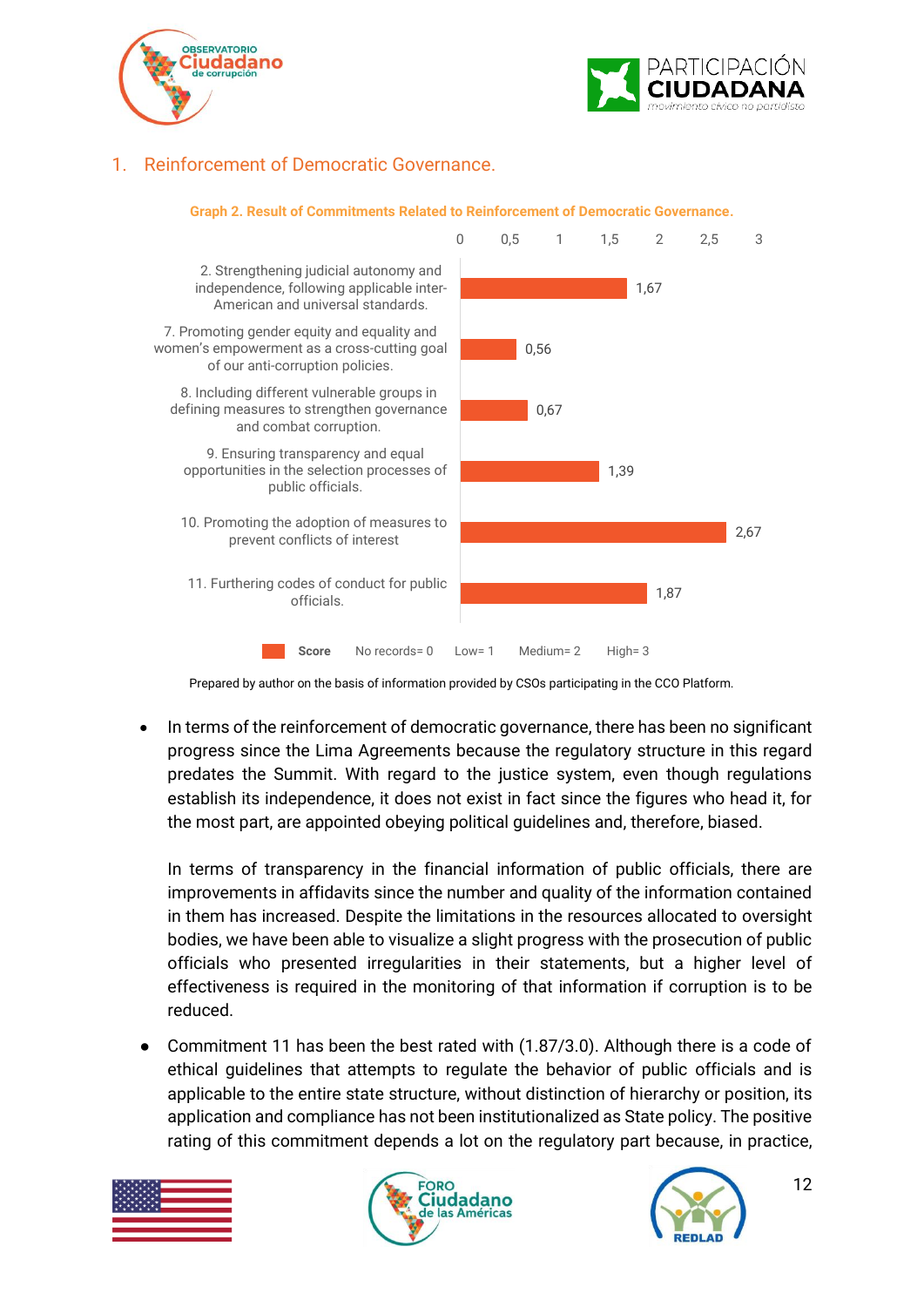



the progress has been minimal, even though initiatives have recently been taken to promote the application of this code. With regard to the promotion of codes of ethics in the private sector, so far there are no known initiatives by the State beyond the existing regulations.

- Commitment 7 obtained the lowest rating (0.56/3.0). This is because, although it is true that the country has an institution responsible for ensuring that public policies that take into account the gender approach (Ministry of Women) are drawn up and implemented, this has not been achieved for anti-corruption policies. Although there are women in managerial positions within anti-corruption institutions, there are no women's organizations or groups belonging to the public administration that have an active participation in the creation of such policies (either at the consultative or decision-making level). In the country, there is no study that accounts for the differential impact of corruption on vulnerable populations and/or women.
- <span id="page-12-0"></span>2. Transparency, Access to Information, Protection of Whistleblowers, and Human Rights, including Freedom of Expression.



**Graph 3. Result of Commitments Related to Transparency, Access to Information, Protection of Whistleblowers, and Human Rights, including Freedom of Expression.**

Prepared by author on the basis of information provided by CSOs participating in the CCO Platform.





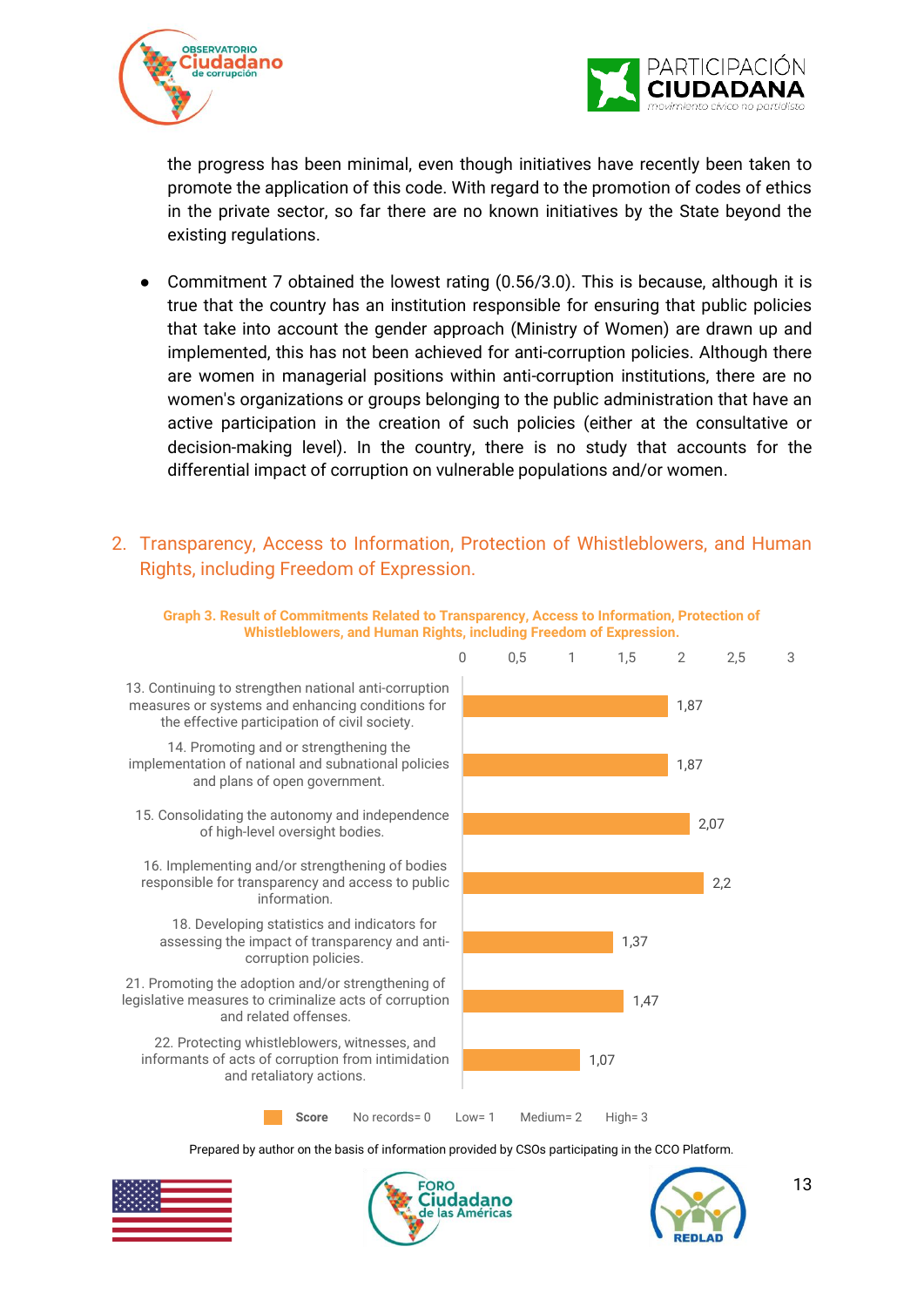



- The lack of transparency in the management of public resources and illicit enrichment has reached disproportionate levels as a result of the complicity of oversight bodies and the inefficiency in the application of justice, where impunity has prevailed in the face of embezzlement of the public. It should be underscored that there is no State policy that promotes citizen participation in the management of the government in the fight against corruption. However, civil society organizations have demanded higher levels of transparency and an impartial Government Attorney General's Office, above all, an independent justice system. As a result of these demands and with the change of government, an Attorney General without party ties was appointed and this year, for the first time in our recent history, there are large cases of administrative corruption. That is why progress is reflected in the fulfillment of this commitment but referring to year 2020.
- Commitment 16 has been the best rated with (2.20/3.0). In practical terms, progress has been made on the issue thanks to the work carried out by civil society organizations promoting Law No. 200-04 as a tool of social control. However, there are still failures in compliance with the law by the State as there are cases of erroneous information, unreliable or a denial of it, non-compliance with delivery deadlines and inter-institutional forwarding of the requests made. Moreover, that rule lacks a sound consequence regime. Between 2018 and 2020, there is no regulatory progress. With regard to practical indicators, the weakness persists that the oversight body lacks autonomy since it is an entity of the Presidency of the Republic.
- Commitment 22 has the lowest rating with 1.07/3.0. The regulatory part presents the need for the approval of the draft Law on the Protection of Victims and Witnesses and the creation of adequate protocols for its execution. As for the practical part, although there are channels, such as line 311, which creates the Citizen Attention System for accusations, complaints and claims, there are no guidelines or guarantees on the protection of informants. There are no known institutional reports on reprisals against witnesses or whistleblowers for acts of corruption.





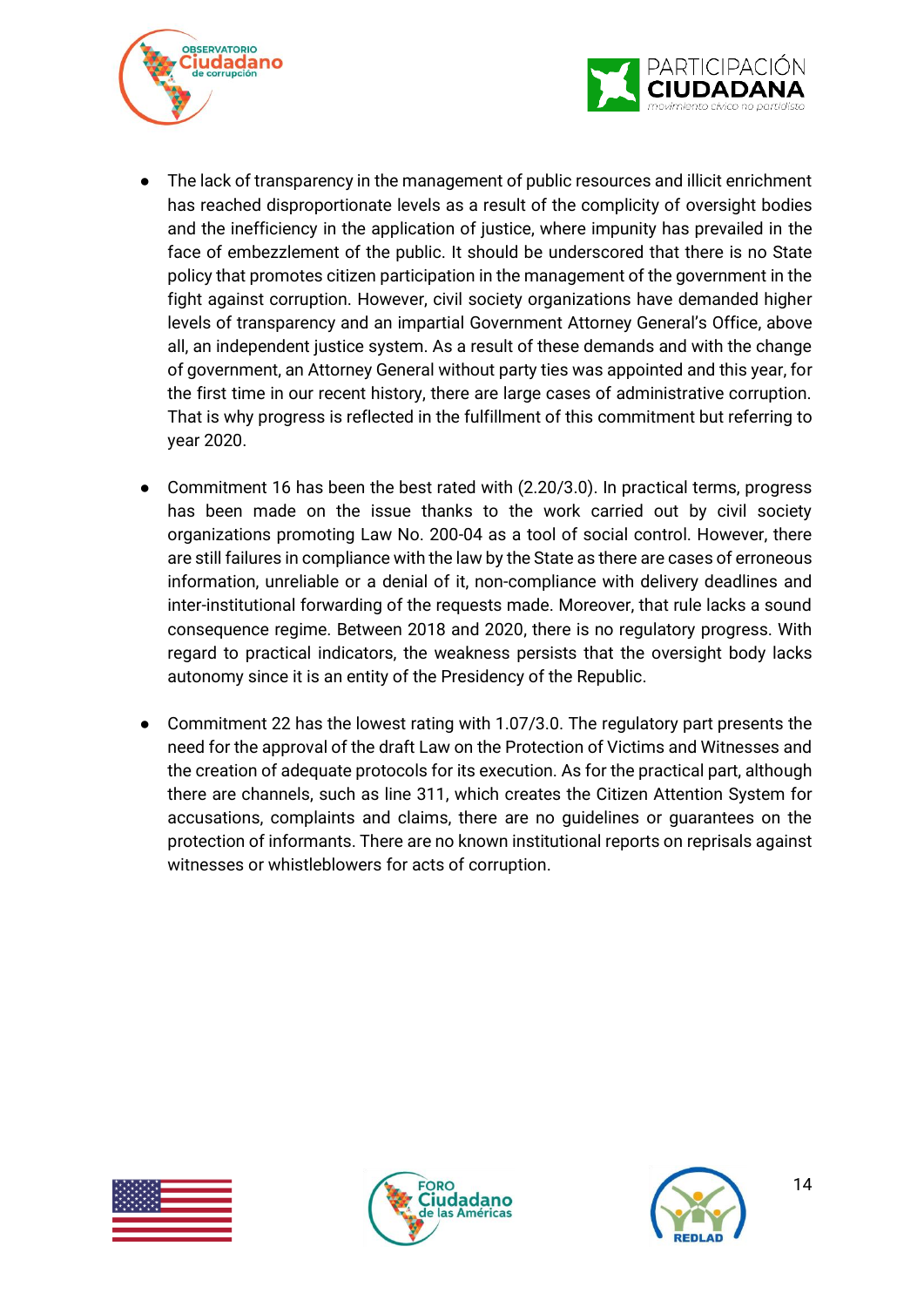



### <span id="page-14-0"></span>3. Financing of Political Organizations and Election Campaigns.





Prepared by author on the basis of information provided by CSOs participating in the CCO Platform.

- In the policy aspect of this commitment (with a rating of 1.53/3.0), progress has been made with the approval of Law No. 15-19, which regulates the electoral regime and requires accountability for the use of resources from electoral campaigns, and the approval of the regulations on financial audit and control of political parties, which systematizes the accounting management of political campaign resources and forces the opening of bank accounts for the management of resources.
- In that regard, the Central Electoral Board has been empowered to review accountability through the approval of Law No. 33-18, which regulates which sources of financing are prohibited or permitted and which empowers this body to provisionally sanction in case of non-compliance. Despite regulatory developments, no significant progress has been made in practical terms due to partial compliance with the newly adopted laws.





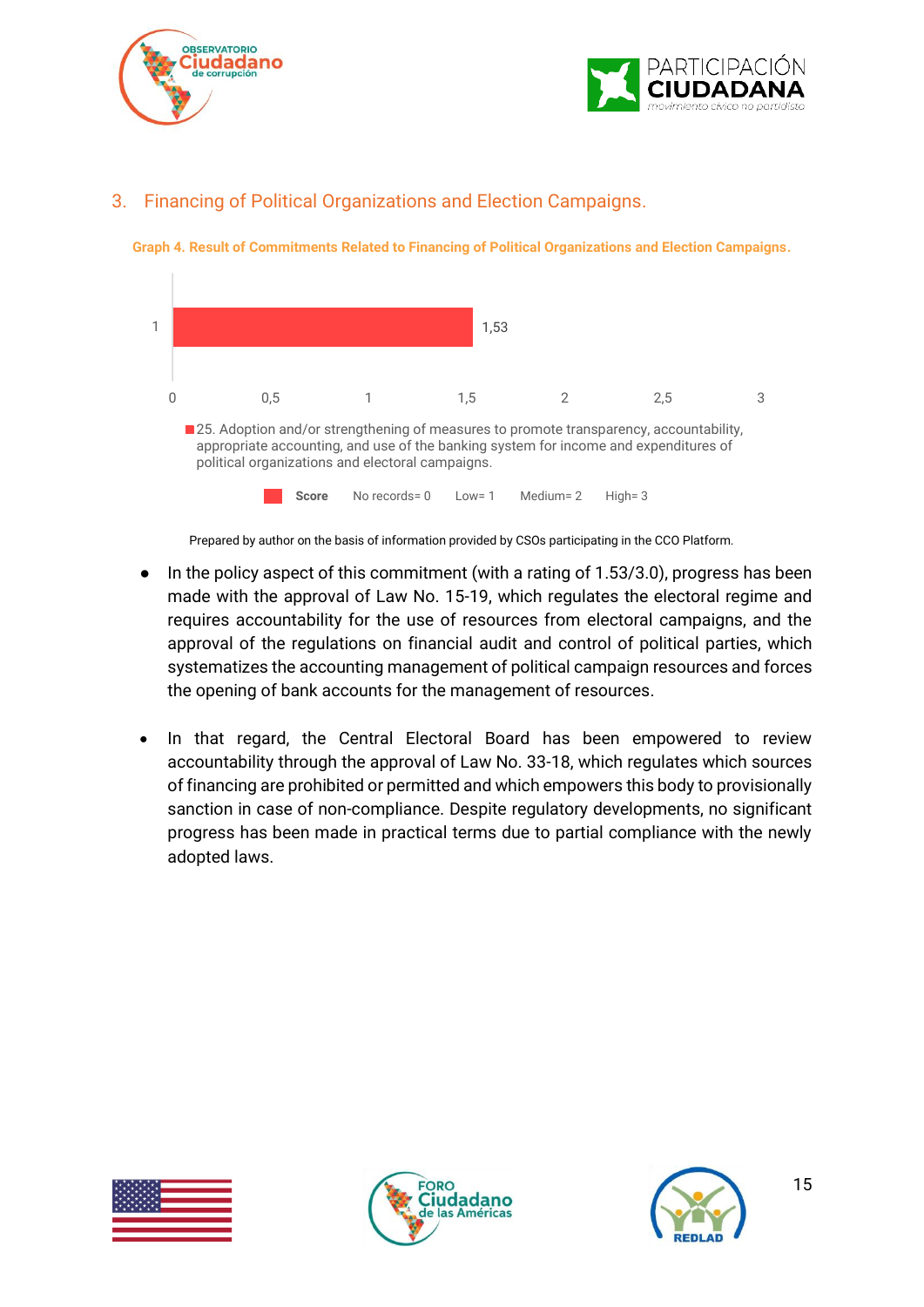



#### <span id="page-15-0"></span>4. Prevention of Corruption in Public Works and Public Procurement and Contracting.





Prepared by author on the basis of information provided by CSOs participating in the CCO Platform.

- The main progress consists of the implementation of the National Public Procurement and Contracting System (SNCCP, by its Spanish initials) that is governed by a legal framework attached to the guiding principles of the Dominican Constitution and Law No. 340-06, which pursues transparency, participation and excellence in public procurement procedures, a fundamental tool to curb administrative corruption. This system has a Transactional Portal, which allows public institutions to do the entire contracting process online, from planning to contract management. This platform is mandatory and is based on Decrees 15-17 and 350-17. It can be highlighted as an important achievement of the use of electronic systems to have reached some 336 institutions implemented in Portal, of which 30 new institutions were added during the year 2020: 4 local governments and 26 institutions of the central and decentralized government.
- Commitment 27 is the best rated with 1.87/3.0. It stands out as an achievement the use of the electronic system or Transactional Portal, which is mandatory in online registration for the purchasing and contracting processes, as well as the registration of suppliers that apply for government procurement processes. In addition, suppliers must meet other requirements to apply for. With regard to the role of citizens in public procurement oversight processes, Decree 183-15 applies. However, it is pending to create the conditions for the implementation of this important regulation. One of the weaknesses of the system is usually how complex it is for citizens to access





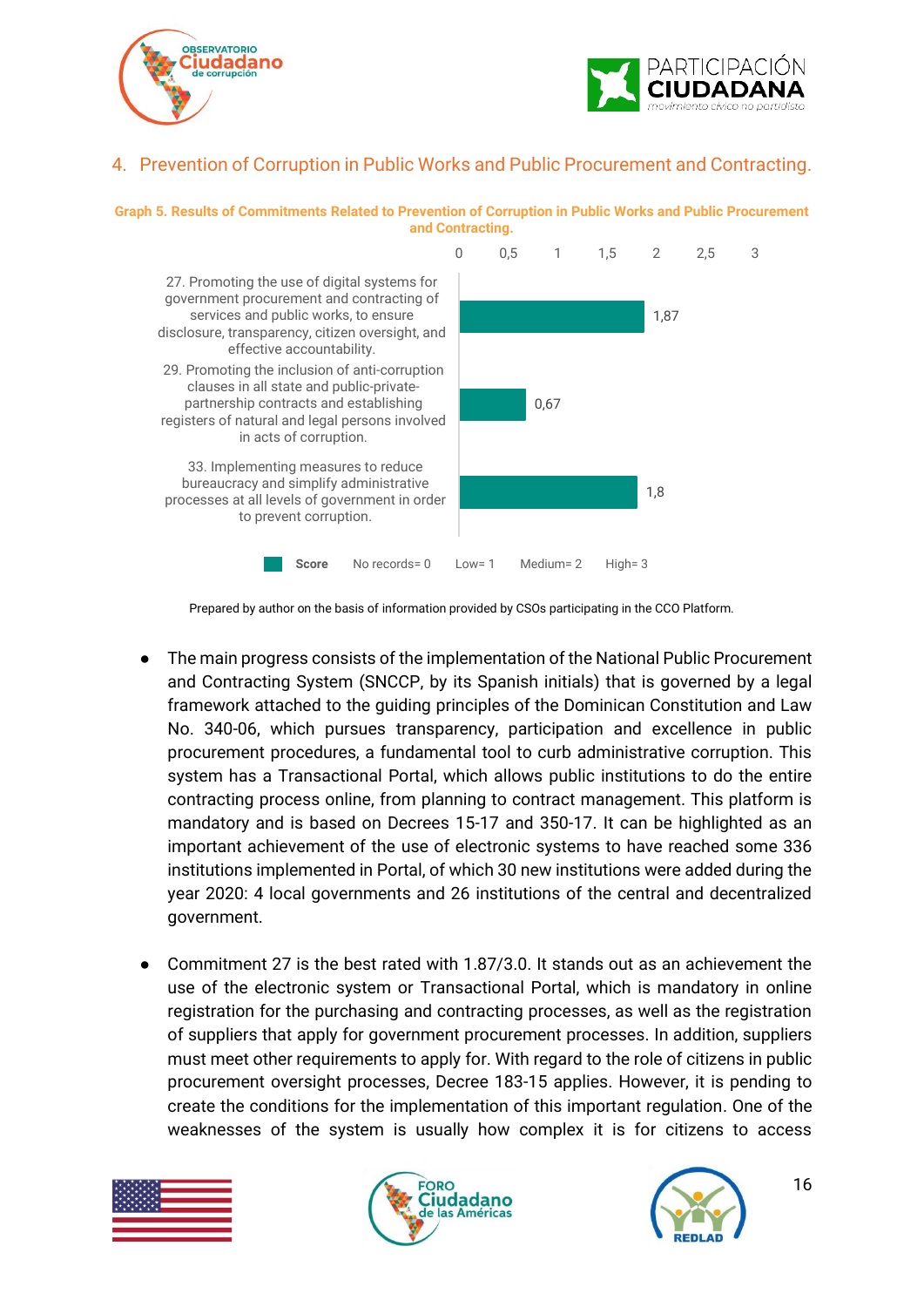



information because the platform is not friendly. Some information is usually not so clear, which generates confusion, although it can be downloaded for later analysis.

- Commitment 29 obtained the lowest rating  $(0.67/3.0)$ . The country does not have a regulation that establishes the mandatory nature of the inclusion of this type of clauses for public procurement and contracting. In recent months, the Directorate General for Public Procurement (DGCP), through the Registry of State Suppliers, has been carrying out a series of controls for those natural and legal persons who wish to constitute themselves as suppliers of the State. There is no register of natural and legal persons linked to acts of corruption and money laundering, even though in the last two years there have been scandals over contracts granted to natural and legal persons linked to acts of corruption in the public administration. In practical terms, there is no evidence of political will to provide the country with regulations that require this type of formality in accordance with the commitment.
- <span id="page-16-0"></span>5. International Legal Cooperation; the Fight Against Bribery, International Corruption, Organized Crime, and Money Laundering; and Asset Recovery.





Prepared by author on the basis of information provided by CSOs participating in the CCO Platform.

• The re-entry of the Financial Analysis Unit of the Dominican Republic (UAFRD, by its Spanish initials) to the EGMONT Group acquires relevance, which allows the country the permanent exchange of information through the platform in a secure way, with all the analysis and intelligence units of the world that are integrated into this group. Another important element has been the positive rating of the evaluation carried out by the Financial Action Task Force of Latin America (GAFILAT, by its Spanish initials) in the "Mutual Evaluation Report of the Dominican Republic."





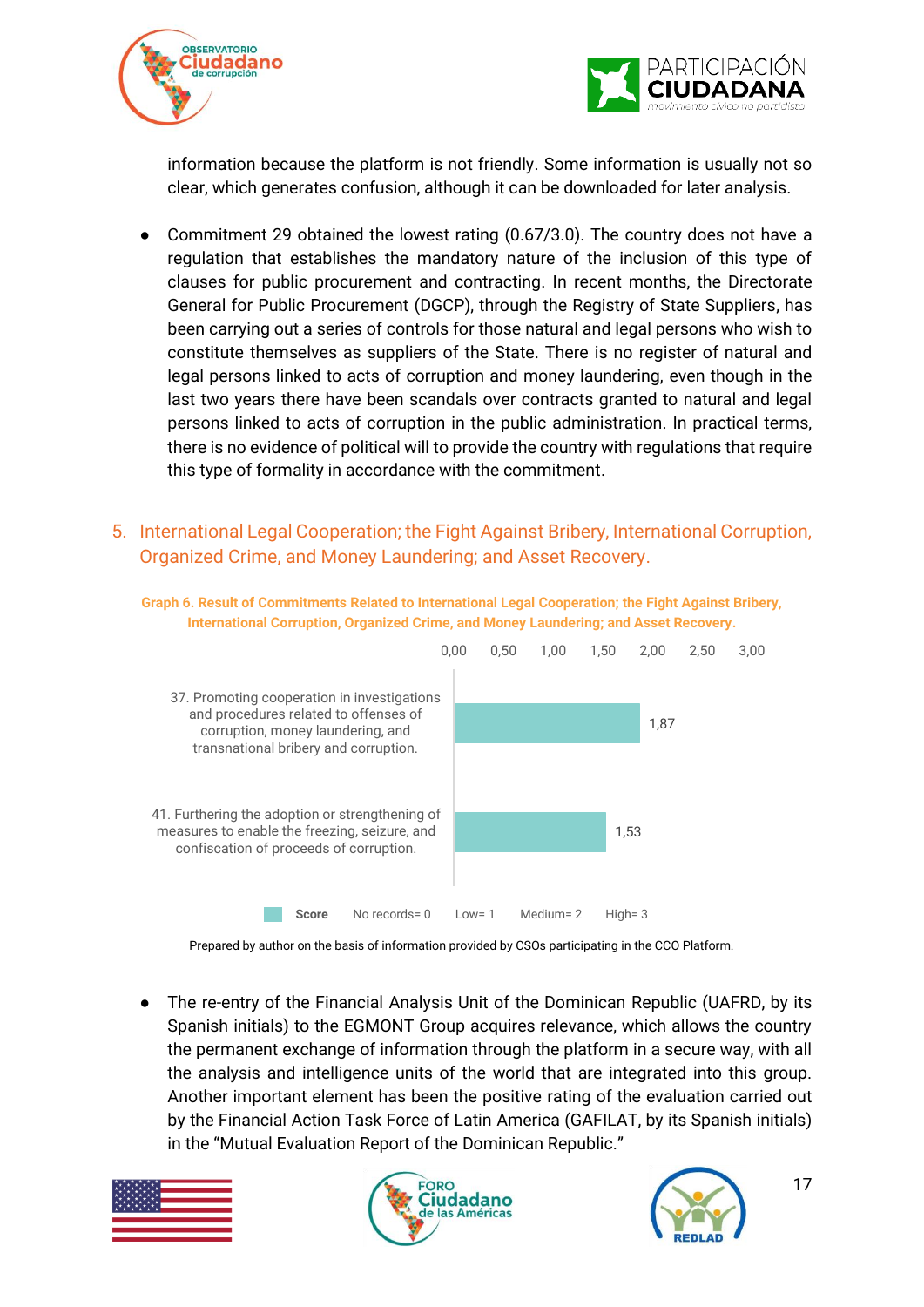



- The country's adherence and continuity of the commitments assumed in international conventions related to the subject are valued. Recently, the country was elected as part of the Commission on Crime Prevention and Criminal Justice (CCPCJ, by its Spanish initials) for the 2022-2024 period, whose purpose, among other issues, is to combat national and transnational crime, including organized crime, economic crime, and money laundering.
- Commitment 37 has been the best rated with (1.87/3.0). The country adhered to the Punta del Este Declaration, which reinforces measures against tax evasion and corruption. There have been cases of cooperation between authorities, but the actions carried out by the government have not reflected significant progress in complying with it. Although mechanisms exist, no interest was shown in promoting the widest cooperation. Similarly, it is noteworthy to point out recent initiatives, mainly in the appointment of senior positions of the Office of the Attorney General, without political affiliation, and new members in the Chamber of Accounts. It is not yet possible to point out that, in terms of sustainability, it is possible to guarantee the fulfillment of the commitment, going from being actions of the government and the administration that develops them to State decisions and commitments.
- Commitment 41 obtained the lowest rating with 1.53/3.0. The only policy progress that we can point out after the year 2018 has been Decree 22-21, which instructs the recovery of assets, funds and securities distracted from state assets through the formation of a team of lawyers who represent the State in such process, but conclusive results are not yet reflected. Actions of preventive attachment and seizure of assets are identified, but they are tied to the current government, so that so far it is not possible to indicate compliance with it as a Commitment of the State. The Law on forfeiture is non-existent in the country, whose project has perished on several occasions in the Chamber of Deputies and has been stalled for years, this law being a necessary legal piece for the strengthening of anti-corruption measures and the recovery of assets, funds and securities distracted from state assets. There has not been the necessary political will to allow significant progress in relation to the commitment.

### <span id="page-17-0"></span>**Conclusions**

In the fight against corruption, the Dominican Republic has had a negative rating in recent years due to the lack of political will and a culture of corruption took root throughout the government train, fostered, and led by political officials. This is expressed in the Corruption Index published by Transparency International (2020), where it has been rated 28 out of 100. Furthermore, in the Global Corruption Barometer (2019), where, for the region of the Americas, a sample of 18 countries was taken, the country was 2nd. with higher score in the increase of corruption.





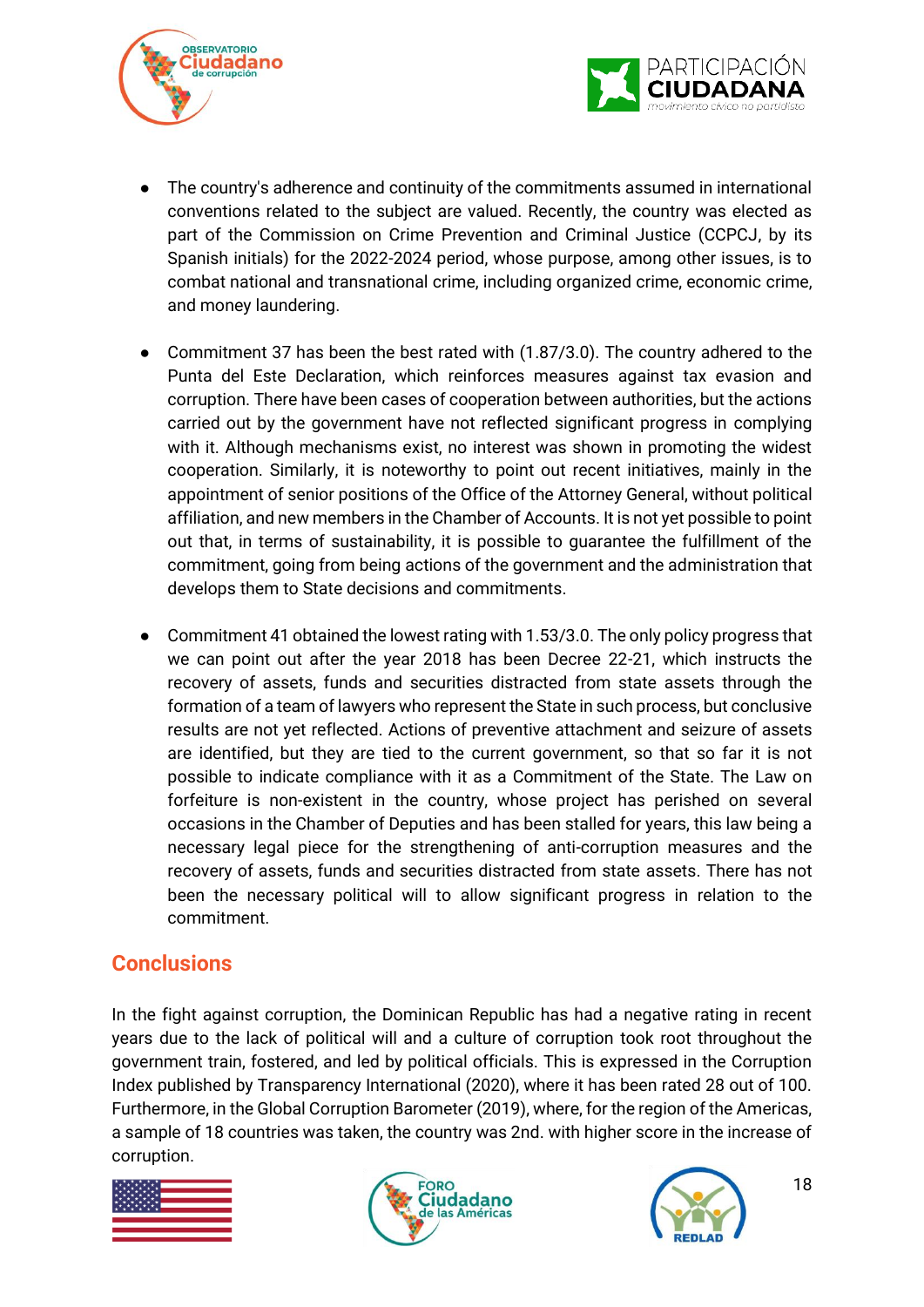



In general terms, partial compliance has been given to the commitments prioritized by the Citizen Corruption Observatory. However, despite the principle of continuity of the State, compliance with a large part of the measures adopted are subject to the current government, reflecting a weakness in the will to institutionalize efforts, limiting the guarantee of sustainability over time, which means that we cannot yet indicate that they, in practical terms, have been constituted as State commitments.

The most advanced topics have been Transparency, Access to Information, Protection of Whistleblowers, and Human Rights, including Freedom of Expression (1.7) and International Legal Cooperation; the Fight against Bribery, International Corruption, Organized Crime and Money Laundering; and Asset Recovery (1.7). Based on the resulting rating and the criteria established by the CCO, we can indicate that the developments do not clearly establish implementation and monitoring mechanisms or are not consistent with existing capacities and that the progress on the matter partially develop some provisions of the commitments, deficiencies and/or significant delays in the fulfillment of the provisions.

### <span id="page-18-0"></span>**Calls to action**

- $\checkmark$  Have the necessary economic resources that allow the Judiciary (Supreme Court of Justice) and the Government Attorney General's Office (Office of the Attorney General) to give an adequate administration of justice that allows to face the great challenges that the persecution of administrative corruption entails. That is why it is necessary to comply with the delivery of 4.10%, as established by Law 194-04 on budgetary autonomy.
- $\checkmark$  Modify the composition of the National Council of the Magistracy, which is the Dominican constitutional body, responsible for appointing the judges of the Supreme Court of Justice, Constitutional Court, and Superior Electoral Tribunal, to reduce the participation of partisan political agents.
- $\checkmark$  Guarantee the independence of the Government Attorney General's Office, with legal support, in which the form of appointment of the Attorney General (PGR, by its Spanish initials) is modified, which, so far in accordance with Article 171 of the Constitution, is carried out by the President of the Republic.
- $\checkmark$  Create a working group on women's leadership and empowerment that actively promotes collaboration between inter-American institutions and synergy with other international agencies, as established in Commitment 7, by promoting gender equity and equality as a cross-cutting objective of anti-corruption policies.
- $\checkmark$  Promote and include the various groups in vulnerable situations in the definition of measures to strengthen governance and combat corruption, recognizing its serious impact on these populations, as established in Commitment 8.





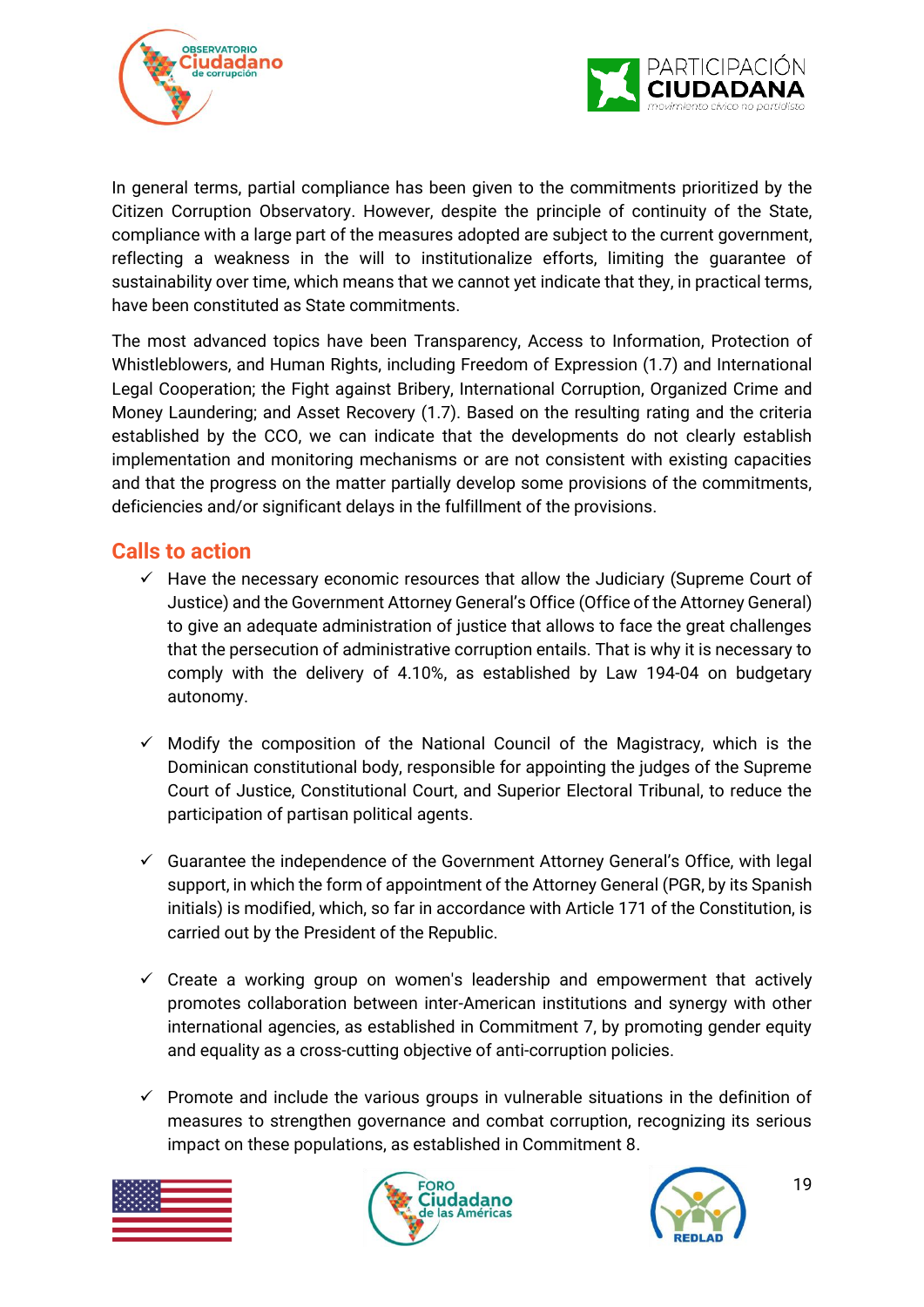



- $\checkmark$  Standardize the quidelines of the codes of conduct of public officials, which allow to reduce ambiguities of interpretation.
- $\checkmark$  Carry out programs, campaigns and/or training sessions that promote the application of the Code of Conduct for Public Servants and monitor the levels of compliance with it, starting from a departmental level of state institutions.
- $\checkmark$  Make approaches to private sectors (especially those with greater links with the State), for the promotion and execution of similar codes.
- $\checkmark$  Strengthen mechanisms to prevent and combat corruption, adapt national legislation, and align it with the international scope, especially criminal law, in the definition of all acts of corruption. Strengthen the regime of consequences, promote transparency and the prevention of acts of that nature is an essential tool for achieving greater effectiveness in the fight against this scourge.
- $\checkmark$  Characterize all crimes of corruption in the criminal code in accordance with international conventions on the matter and establish sanctions commensurate with the crimes committed.
- $\checkmark$  Require a regime of consequences with coercive measures in order to comply with the provisions set forth in Law 200-04, which guarantees, among other aspects, the right of citizens to access the information recorded in all types of documents (written, recorded, optical, electronic, images among others, including State entities and those where it has participation).
- $\checkmark$  Strengthen open government programs and plans, digital government, electronic systems, among others, as corruption prevention mechanisms.
- $\checkmark$  Guarantee the presence of adequate and updated information on the web portals of State institutions.
- $\checkmark$  Promote and foster e-learning spaces for State officials, as well as for citizens in general, which allows to guarantee an active social participation in the exercise of oversight.
- $\checkmark$  Have information, consultation, and control spaces in the construction and/or monitoring of e-government plans and policies and corruption prevention tools and mechanisms.





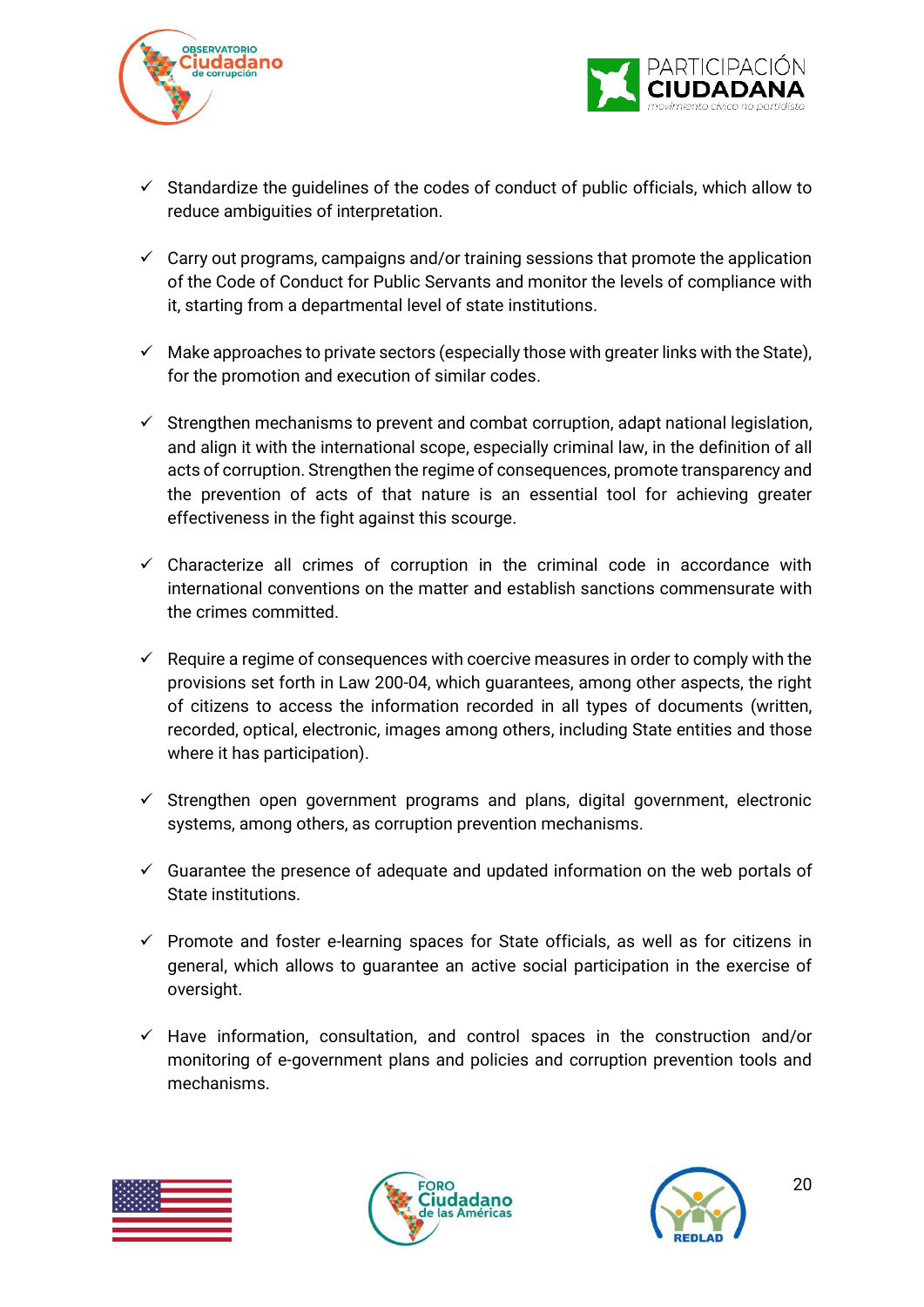



- $\checkmark$  Comply with budgetary allocations to the Chamber of Account and Comptroller's Office of the Republic, which allows them an effective supervision and control of public administration.
- $\checkmark$  Evaluate procedures, protocols, and regulations for the selection of senior officials of oversight bodies.
- $\checkmark$  Prepare and disseminate statistical reports that allow to evaluate and measure the effectiveness of transparency policies through comparative analyses.
- $\checkmark$  Have a law for the protection of victims, witnesses and whistleblowers and the creation of adequate protocols for its execution, which define the measures and mechanisms aimed at the protection of whistleblowers of corruption cases, including family members, collaborators, and allies.
- $\checkmark$  Streamline the management and oversight bodies of the Central Electoral Board with the aim of guaranteeing the proper use of public resources by candidates and political parties, as established by the Organic Law on Electoral Regime 15-19.
- $\checkmark$  Comply with the provisions established in the Law on Political Parties, Groups and Movements 33-18 regarding sanctions for the improper use of resources during political campaigns, ensuring their proper use.
- $\checkmark$  Improve the control of the accountability of candidates and political parties, ensuring the correct use of the formats established by law, financial supports and statements, and that the resources reported are in accordance with the data of the bank accounts that have been registered to systematize the accounting management of resources, ensuring compliance with deadlines.
- $\checkmark$  Reform Law 340-06 by updating and improving its content, incorporating a regime of consequence, and adapting regulations to the needs of public procurement and contracting processes.
- $\checkmark$  Make the use of the DGCP transparency portal more friendly, so users can have information more easily.
- $\checkmark$  Have a regulation on the incorporation of anti-corruption clauses in State contracts, including public-private partnerships, in accordance with current legislation on the matter and the highest ethical standards.
- ✓ Prepare a list of natural and legal persons that are linked to acts of corruption in order to avoid their contracting.





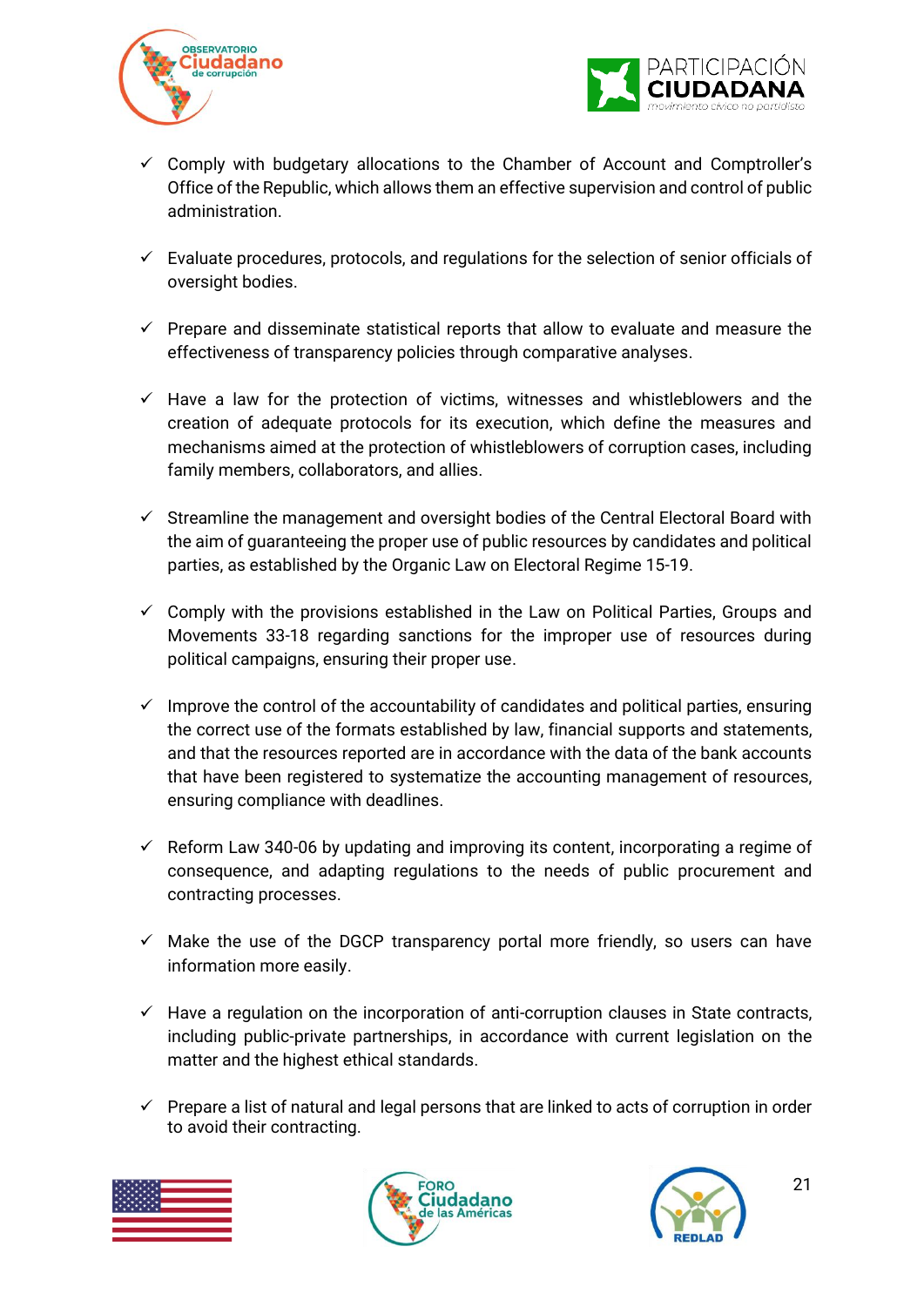



- $\checkmark$  Apply an adequate prevention strategy on the risk of legal non-compliance in public procurement processes.
- $\checkmark$  Articulate, promote and strengthen the broadest cooperation between local authorities responsible for preventing, investigating and punishing corruption crimes, as well as with foreign authorities and international organizations, when required.
- $\checkmark$  Develop and implement an integrity program for all legal entities (including consortia) that intend to contract with the State, from a certain amount, covering goods and services, public works, public-private partnerships, concessions, and licenses. Something similar to what is already incorporated by other countries, such as Argentina, Peru (where they call it a prevention model), Chile (a certain Crime Prevention System, which includes bribery and money laundering), and the United States of America with its Foreign Corrupt Practices Act (FCPA). Having an integrity program in private legal entities and consortia would serve to structure and strengthen good governance and have an effective risk management of corporate criminal liability.
- $\checkmark$  Align and integrate efforts in conjunction with the Sustainable Development Goals of the United Nations, specifically with the following Key Goals: 1 No Poverty, 4 Quality Education, 5 Gender Equality, 8 Decent Work and Economic Growth, 10 Reduce Inequalities and 16 Peace, Justice and Strong Institutions, taking a holistic and comprehensive view of the impact on corruption and impunity.
- $\checkmark$  Have a law on Forfeiture, so assets from corruption are recovered, establishing relevant mechanisms and all necessary tools for its application and which defines the purpose of the assets, funds and securities recovered.
- $\checkmark$  Strengthen and improve institutional measures on assets freezing and confiscation processes.





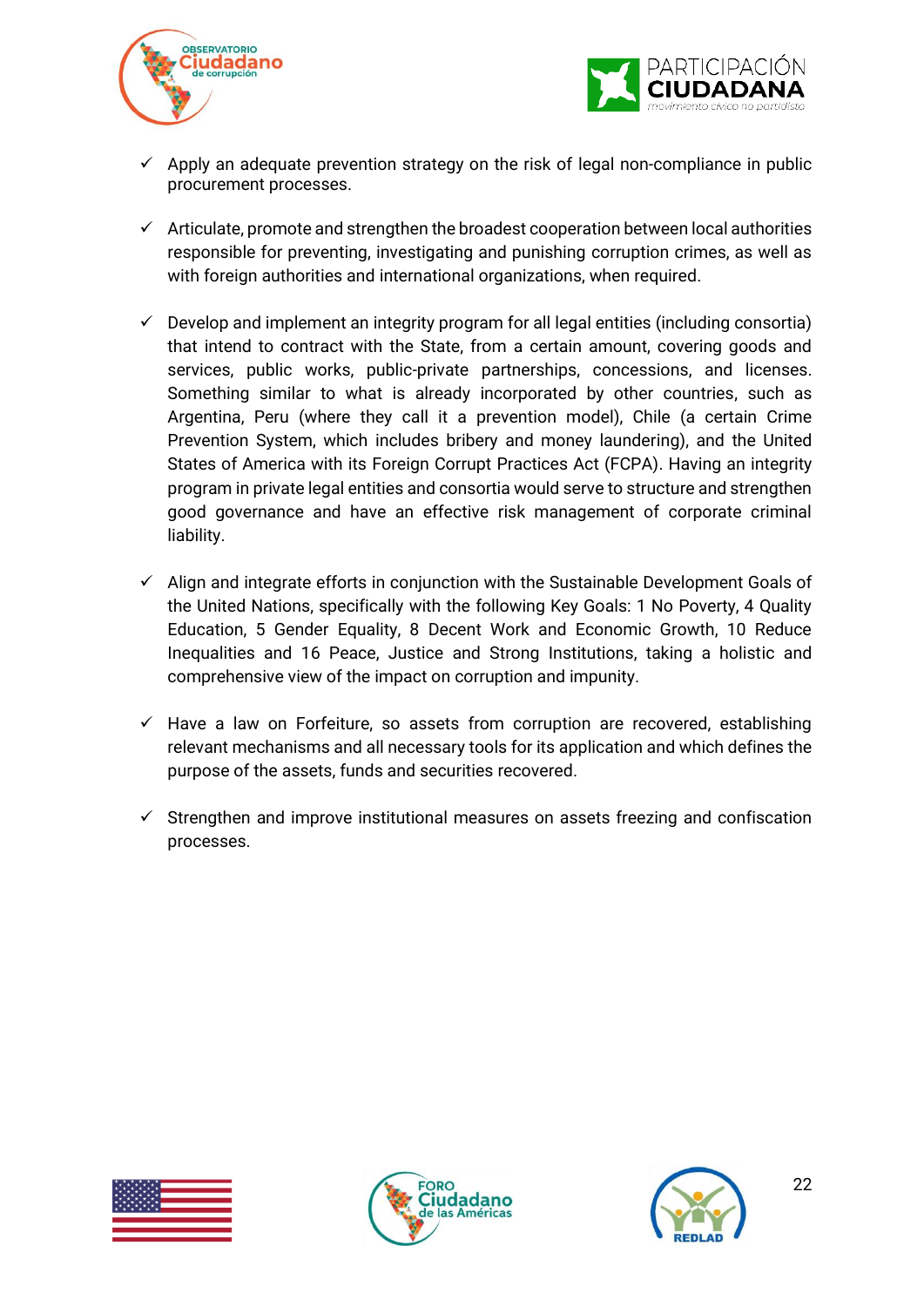



<span id="page-22-0"></span>Actions and Recommendations for Compliance with the Lima Agreement in the Dominican Republic.

| Theme 1. Reinforcement of Democratic Governance                                                           |                                                                                                                                                                                                                                                                                                                                                                                                                                                                      |  |  |  |  |
|-----------------------------------------------------------------------------------------------------------|----------------------------------------------------------------------------------------------------------------------------------------------------------------------------------------------------------------------------------------------------------------------------------------------------------------------------------------------------------------------------------------------------------------------------------------------------------------------|--|--|--|--|
| <b>Action</b>                                                                                             | <b>Recommendations</b>                                                                                                                                                                                                                                                                                                                                                                                                                                               |  |  |  |  |
| Strengthen<br>the<br>economic<br>capacities of the justice system.                                        | Have the necessary economic resources that allow the<br>Judiciary (Supreme Court of Justice) and the Government<br>Attorney General's Office (Office of the Attorney General) to<br>give an adequate administration of justice that allows to face<br>the great challenges that the persecution of administrative<br>corruption entails. That is why it is necessary to comply with<br>the delivery of 4.10%, as established by Law 194-04 on<br>budgetary autonomy. |  |  |  |  |
|                                                                                                           | Modify the composition of the National Council of the<br>Magistracy, which is the Dominican constitutional body,<br>responsible for appointing the judges of the Supreme Court of<br>Justice, Constitutional Court, and Superior Electoral Tribunal,<br>to reduce the participation of partisan political agents.                                                                                                                                                    |  |  |  |  |
| Strengthen the independence of the<br>justice system.                                                     | Guarantee the independence of the Government Attorney<br>General's Office, with legal support, in which the form of<br>appointment of the Attorney General (PGR, by its Spanish<br>initials) is modified, which, so far in accordance with Article<br>171 of the Constitution, is carried out by the President of the<br>Republic.                                                                                                                                   |  |  |  |  |
| Strengthen the gender approach<br>and vulnerable populations in the<br>creation of anti-corruption public | Create a working group on women's leadership and<br>empowerment that actively promotes collaboration between<br>inter-American<br>institutions<br>with<br>and<br>synergy<br>other<br>international agencies, as established in Commitment 7, by<br>promoting gender equity and equality as a cross-cutting<br>objective of anti-corruption policies.                                                                                                                 |  |  |  |  |
| policies.                                                                                                 | Promote and include the various groups in vulnerable<br>situations in the definition of measures to strengthen<br>governance and combat corruption, recognizing its serious<br>impact on these populations, as established in Commitment<br>8.                                                                                                                                                                                                                       |  |  |  |  |





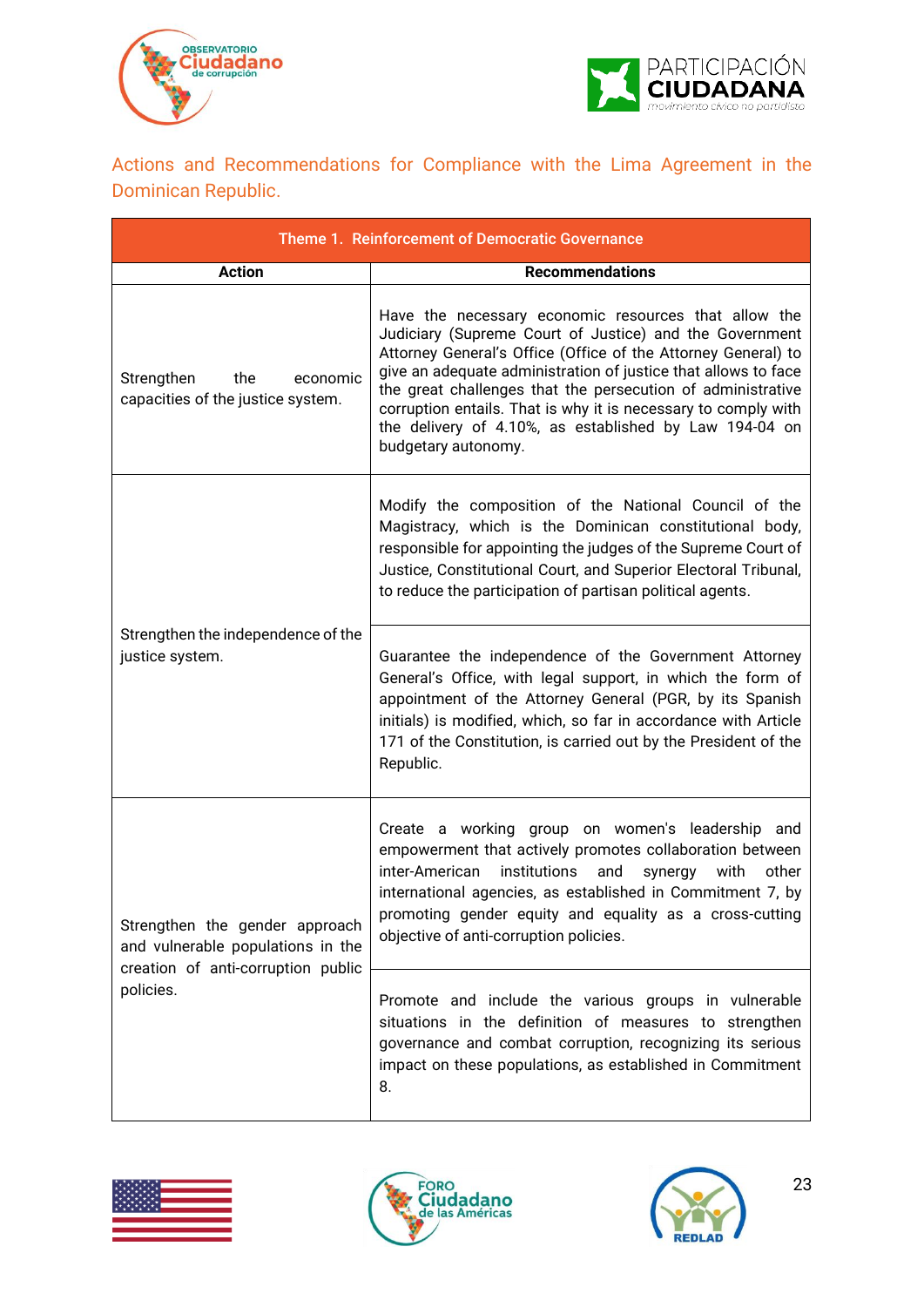



|                                                                                                                                                          | Standardize the guidelines of the codes of conduct of public<br>servants, which allow to reduce ambiguities of interpretation.                                                                                                                  |
|----------------------------------------------------------------------------------------------------------------------------------------------------------|-------------------------------------------------------------------------------------------------------------------------------------------------------------------------------------------------------------------------------------------------|
| Guarantee compliance with the<br>Codes of Conduct of Public<br>the<br>Servants and<br>promote<br>execution of codes of conduct in<br>the private sector. | Carry out programs, campaigns and/or training sessions that<br>promote the application of the Code of Conduct for Public<br>Servants and monitor the levels of compliance with it, starting<br>from a departmental level of state institutions. |
|                                                                                                                                                          | Make approaches to private sectors (especially those with<br>greater links with the State), for the promotion and execution<br>of similar codes.                                                                                                |

| Theme 2. Transparency, Access to Information, Protection of Whistleblowers, and Human Rights,<br>including Freedom of Expression |                                                                                                                                                                                                                                                                                                                                                                                                                          |  |  |  |
|----------------------------------------------------------------------------------------------------------------------------------|--------------------------------------------------------------------------------------------------------------------------------------------------------------------------------------------------------------------------------------------------------------------------------------------------------------------------------------------------------------------------------------------------------------------------|--|--|--|
| <b>Action</b><br><b>Recommendations</b>                                                                                          |                                                                                                                                                                                                                                                                                                                                                                                                                          |  |  |  |
| Strengthen anti-corruption policies<br>on legal matters.                                                                         | Strengthen mechanisms to prevent and combat corruption,<br>adapt national legislation, and align it with the international<br>scope, especially criminal law, in the definition of all acts of<br>corruption. Strengthen the regime of consequences, promote<br>transparency and the prevention of acts of that nature is an<br>essential tool for achieving greater effectiveness in the fight<br>against this scourge. |  |  |  |
|                                                                                                                                  | Define all crimes of corruption in the criminal code in<br>accordance with international conventions on the matter and<br>establish sanctions<br>with<br>the<br>crimes<br>commensurate<br>committed.                                                                                                                                                                                                                     |  |  |  |
|                                                                                                                                  | Require a regime of consequences with coercive measures in<br>order to comply with the provisions set forth in Law 200-04,<br>which guarantees, among other aspects, the right of citizens<br>to access the information recorded in all types of documents<br>(written, recorded, optical, electronic, images among others,<br>including State entities and those where it has participation).                           |  |  |  |





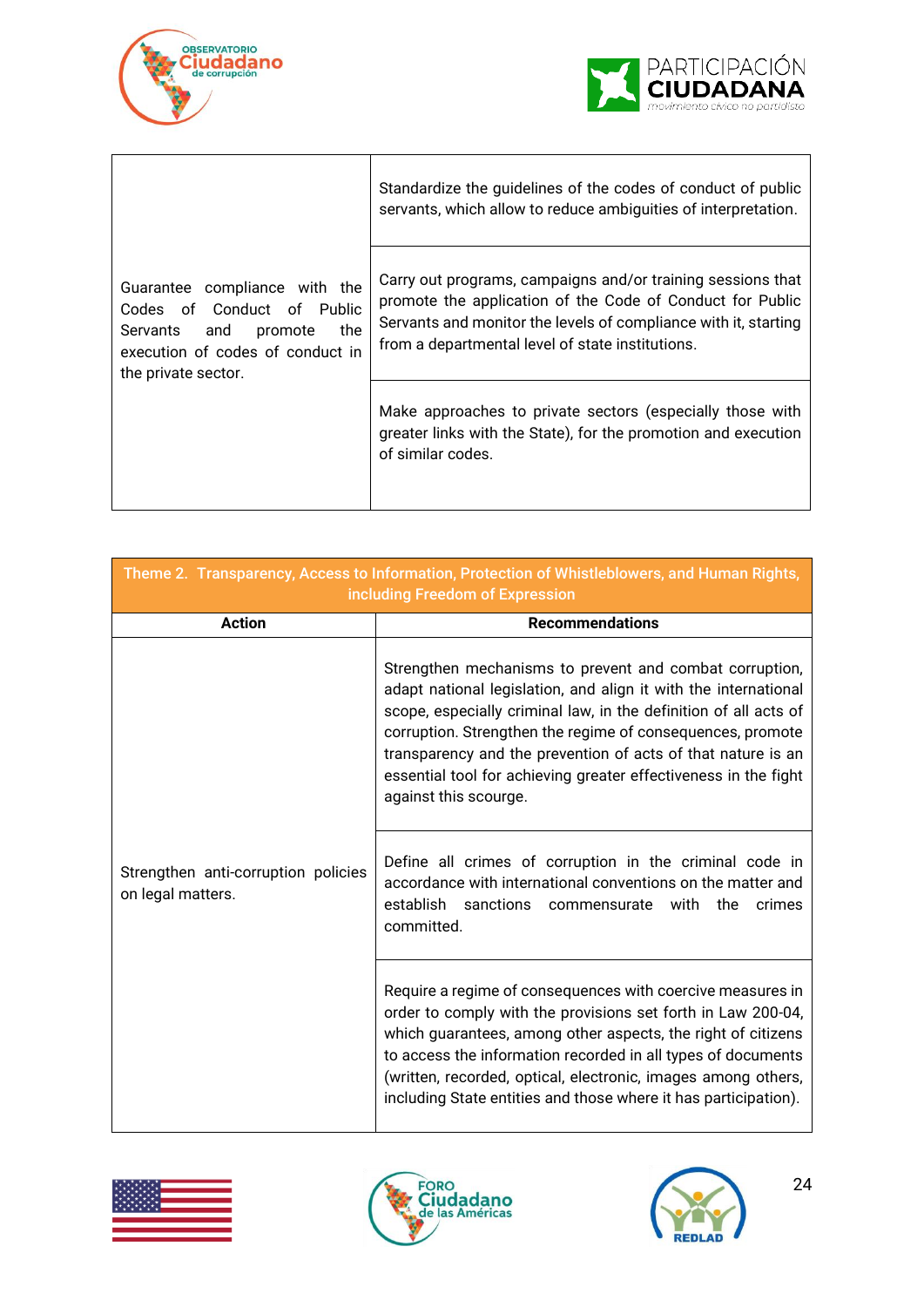



|                                                                                                                 | Strengthen open government programs and plans, digital<br>government, electronic systems, among others, as corruption<br>prevention mechanisms.                                                                                                                                                           |
|-----------------------------------------------------------------------------------------------------------------|-----------------------------------------------------------------------------------------------------------------------------------------------------------------------------------------------------------------------------------------------------------------------------------------------------------|
| Promote open government policies<br>and plans.                                                                  | Guarantee the presence of adequate and updated information<br>on the web portals of State institutions.                                                                                                                                                                                                   |
|                                                                                                                 | Promote and foster e-learning spaces for State officials, as<br>well as for citizens in general, which allows to guarantee an<br>active social participation in the exercise of oversight.                                                                                                                |
|                                                                                                                 | Have information, consultation, and control spaces in the<br>construction and/or monitoring of e-government plans and<br>policies and corruption prevention tools and mechanisms.                                                                                                                         |
| of<br>Guarantee<br>autonomy<br>the<br>oversight bodies.                                                         | Comply with budgetary allocations to the Chamber of<br>Account and Comptroller's Office of the Republic, which<br>allows them an effective supervision and control of public<br>administration.                                                                                                           |
|                                                                                                                 | Evaluate procedures, protocols, and regulations for the<br>selection of senior officials of oversight bodies.                                                                                                                                                                                             |
| linked to the impact on corruption<br>and transparency policies.                                                | Design statistics and indicators   Prepare and disseminate statistical reports that allow to<br>evaluate and measure the effectiveness of transparency<br>policies through comparative analyses.                                                                                                          |
| Guarantee<br>the<br>protection<br>οf<br>whistleblowers,<br>witnesses,<br>and<br>informants of corruption cases. | Have a law for the protection of victims, witnesses and<br>whistleblowers and the creation of adequate protocols for its<br>execution, which define the measures and mechanisms<br>aimed at the protection of whistleblowers of corruption cases,<br>including family members, collaborators, and allies. |





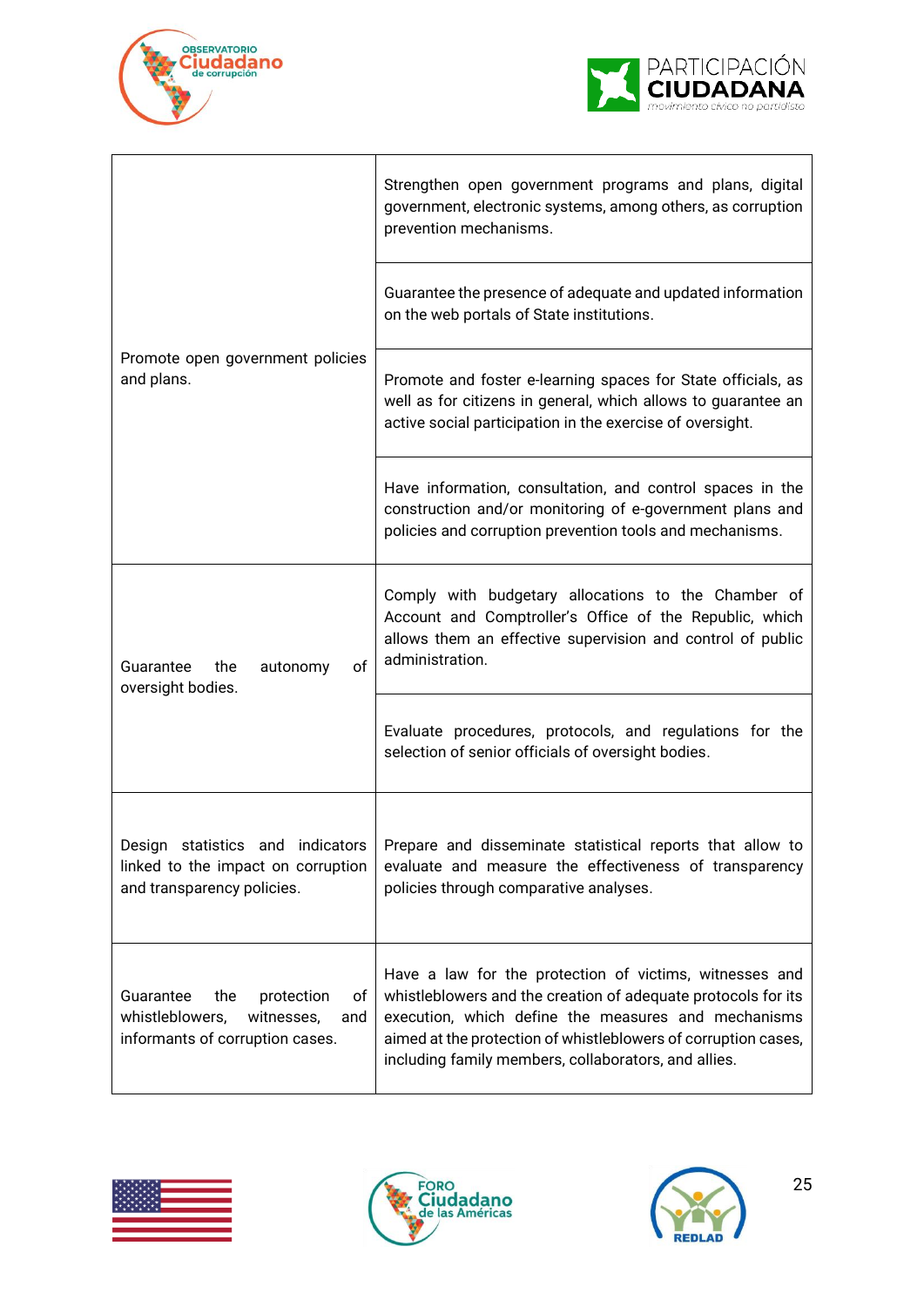



| Theme 3. Financing of Political Organizations and Election Campaigns                                                           |                                                                                                                                                                                                                                                                                                                                                                                                            |  |  |  |  |
|--------------------------------------------------------------------------------------------------------------------------------|------------------------------------------------------------------------------------------------------------------------------------------------------------------------------------------------------------------------------------------------------------------------------------------------------------------------------------------------------------------------------------------------------------|--|--|--|--|
| <b>Action</b>                                                                                                                  | <b>Recommendations</b>                                                                                                                                                                                                                                                                                                                                                                                     |  |  |  |  |
| Strengthen the control of political<br>parties by the electoral body for the<br>in electoral<br>use of resources<br>campaigns. | Streamline the management and oversight bodies of the<br>Central Electoral Board with the aim of guaranteeing the<br>proper use of public resources by candidates and political<br>parties, as established by the Organic Law on Electoral<br>Regime 15-19.                                                                                                                                                |  |  |  |  |
|                                                                                                                                | Comply with the provisions established in the Law on Political<br>Parties, Groups and Movements 33-18 regarding sanctions<br>for the improper use of resources during political campaigns,<br>ensuring their proper use.                                                                                                                                                                                   |  |  |  |  |
|                                                                                                                                | Improve the control of the accountability of candidates and<br>political parties, ensuring the correct use of the formats<br>established by law, financial supports, and statements, and<br>that the resources reported are in accordance with the data of<br>the bank accounts that have been registered to systematize<br>the accounting management of resources, ensuring<br>compliance with deadlines. |  |  |  |  |

|                                                                                                                           | Theme 4. Prevention of Corruption in Public Works and Public Procurement and Contracting                                                                                                                                               |
|---------------------------------------------------------------------------------------------------------------------------|----------------------------------------------------------------------------------------------------------------------------------------------------------------------------------------------------------------------------------------|
| <b>Action</b>                                                                                                             | <b>Recommendations</b>                                                                                                                                                                                                                 |
| Strengthen<br>public<br>contracting,<br>concession<br>procurement<br>and<br>processes.                                    | Reform Law 340-06 by updating and improving its content,<br>incorporating a regime of consequence, and adapting<br>regulations to the needs of public procurement and<br>contracting processes.                                        |
| Facilitate the use of electronic<br>systems to ensure transparency,<br>citizen oversight and effective<br>accountability. | Make the use of the DGCP transparency portal more friendly,<br>so users can have information more easily.                                                                                                                              |
| of<br>the<br>prevention<br>Promote<br>corruption and good practices in<br>State procurement.                              | Have a regulation on the incorporation of anti-corruption<br>State contracts, including public-private<br>clauses<br>in in<br>partnerships, in accordance with current legislation on the<br>matter and the highest ethical standards. |





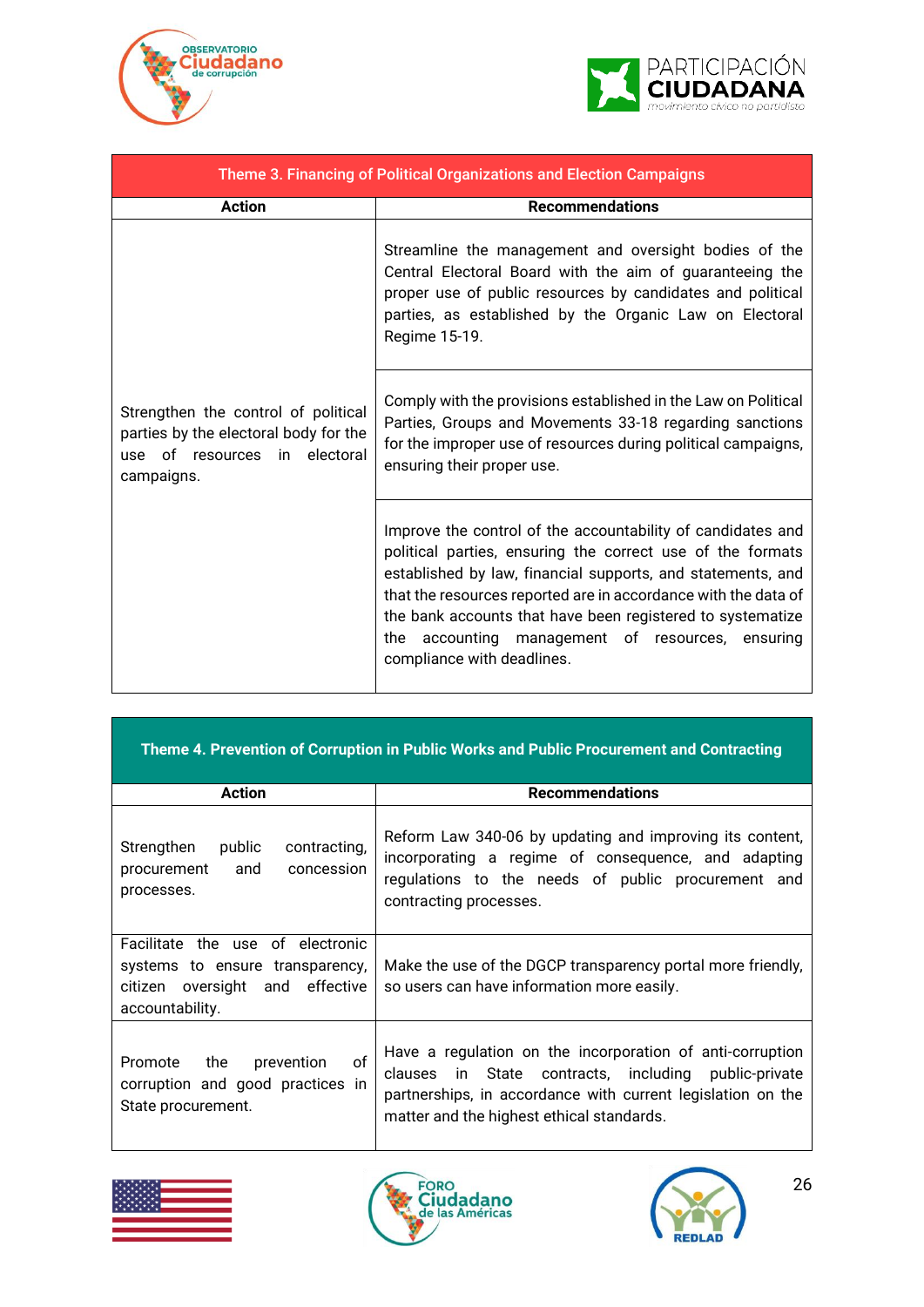



| Theme 4. Prevention of Corruption in Public Works and Public Procurement and Contracting                                                                                                         |                                                                                                                                                                                                                                                                                                                                                                                                                                                                                                                                                                                                                                                                                                                                                                                                                 |  |  |  |
|--------------------------------------------------------------------------------------------------------------------------------------------------------------------------------------------------|-----------------------------------------------------------------------------------------------------------------------------------------------------------------------------------------------------------------------------------------------------------------------------------------------------------------------------------------------------------------------------------------------------------------------------------------------------------------------------------------------------------------------------------------------------------------------------------------------------------------------------------------------------------------------------------------------------------------------------------------------------------------------------------------------------------------|--|--|--|
|                                                                                                                                                                                                  | Prepare a list of natural and legal persons that are linked to<br>acts of corruption in order to avoid their contracting.                                                                                                                                                                                                                                                                                                                                                                                                                                                                                                                                                                                                                                                                                       |  |  |  |
|                                                                                                                                                                                                  | Apply an adequate prevention strategy on the risk of legal<br>non-compliance in public procurement processes.                                                                                                                                                                                                                                                                                                                                                                                                                                                                                                                                                                                                                                                                                                   |  |  |  |
|                                                                                                                                                                                                  | Theme 5. International Legal Cooperation; the Fight Against Bribery, International Corruption,<br><b>Organized Crime, and Money Laundering; and Asset Recovery</b>                                                                                                                                                                                                                                                                                                                                                                                                                                                                                                                                                                                                                                              |  |  |  |
| <b>Action</b>                                                                                                                                                                                    | <b>Recommendations</b>                                                                                                                                                                                                                                                                                                                                                                                                                                                                                                                                                                                                                                                                                                                                                                                          |  |  |  |
| Strengthen spaces for cooperation<br>between national and international<br>authorities on the fight against<br>corruption<br>all<br>its<br>in<br>aspects,<br>organized crime and asset recovery. | Articulate, promote, and strengthen the broadest cooperation<br>between local authorities responsible for preventing,<br>investigating and punishing corruption crimes, as well as with<br>foreign authorities and international organizations, when<br>required.                                                                                                                                                                                                                                                                                                                                                                                                                                                                                                                                               |  |  |  |
|                                                                                                                                                                                                  | Develop and implement an integrity program for all legal<br>entities (including consortia) that intend to contract with the<br>State, from a certain amount, covering goods and services,<br>public works, public-private partnerships, concessions, and<br>licenses. Something similar to what is already incorporated by<br>other countries, such as Argentina, Peru (where they call it a<br>prevention model), Chile (a certain Crime Prevention System,<br>which includes bribery and money laundering), and the United<br>States of America with its Foreign Corrupt Practices Act<br>(FCPA). Having an integrity program in private legal entities<br>and consortia would serve to structure and strengthen good<br>governance and have an effective risk management of<br>corporate criminal liability. |  |  |  |
|                                                                                                                                                                                                  | Align and integrate efforts in conjunction with the Sustainable<br>Development Goals of the United Nations, specifically with the<br>following Key Goals: 1 No Poverty, 4 Quality Education, 5<br>Gender Equality, 8 Decent Work and Economic Growth, 10<br>Reduce Inequalities and 16 Peace, Justice and Strong<br>Institutions, taking a holistic and comprehensive view of the<br>impact on corruption and impunity.                                                                                                                                                                                                                                                                                                                                                                                         |  |  |  |





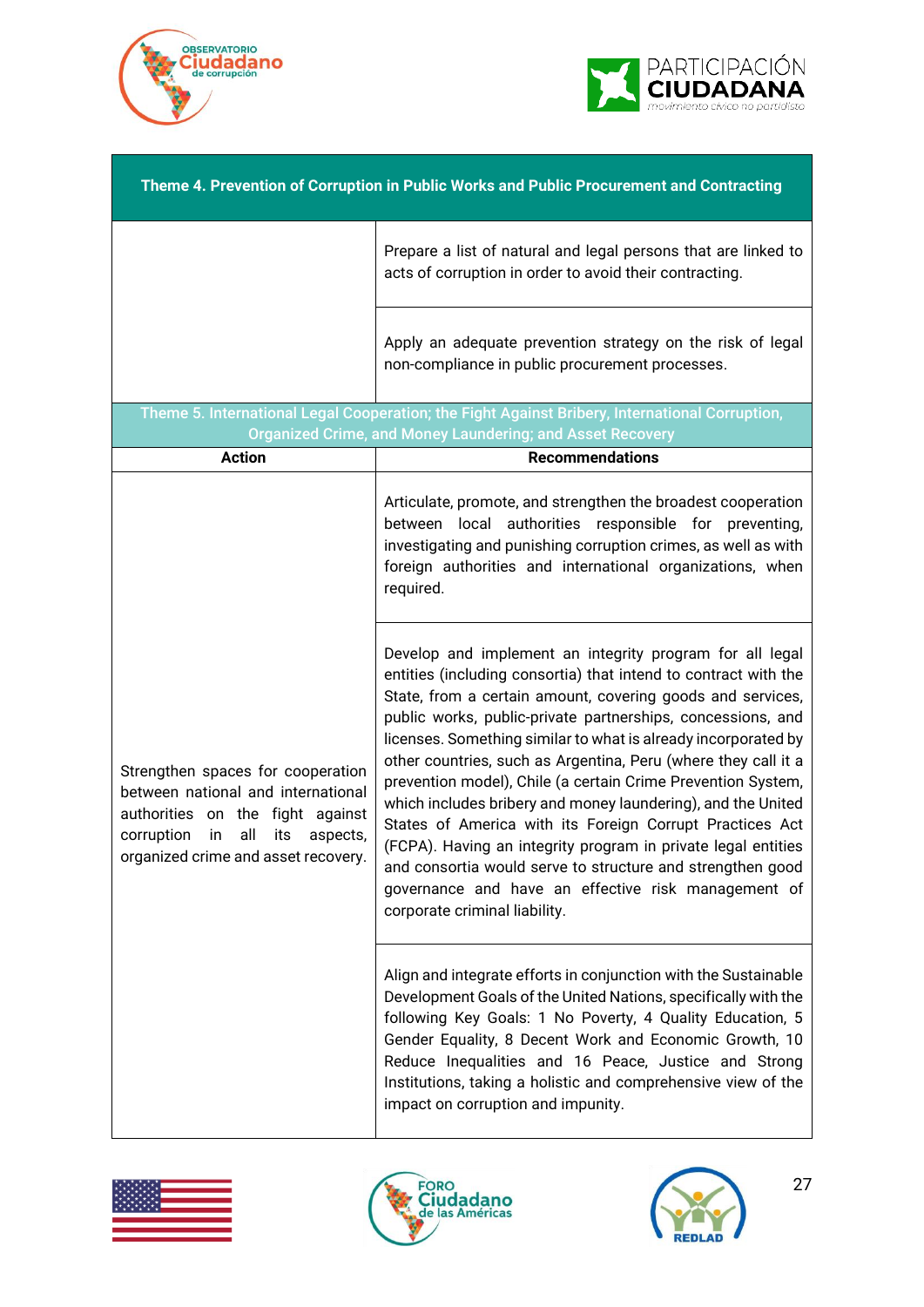



#### **Theme 4. Prevention of Corruption in Public Works and Public Procurement and Contracting**

Provide the country with new rules and legal sanctions for the fight against corruption and the recovery of assets, funds and securities distracted from State assets.

Have a law on Forfeiture, so assets from corruption are recovered, establishing relevant mechanisms and all necessary tools for its application and which defines the purpose of the assets, funds and securities recovered.

Strengthen and improve institutional measures on assets freezing and confiscation processes.





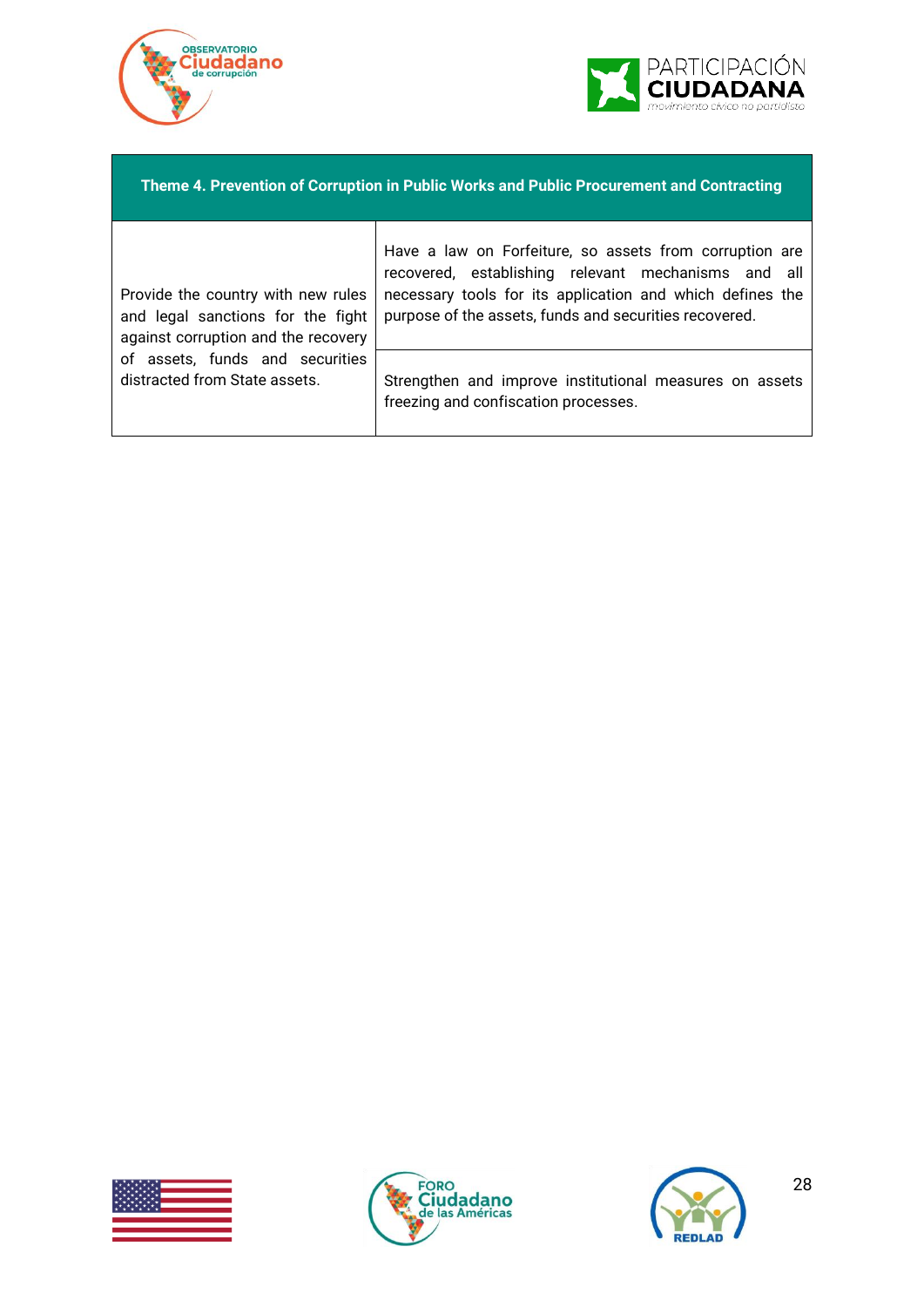



### <span id="page-28-0"></span>**References**

- Americas Society/Council of the Americas y Control Risks, 2021, El Índice de Capacidad para Combatir la Corrupción (CCC), 43 pág. Recuperado de: [https://www.ascoa.org/sites/default/files/CCC\\_Reporte\\_Espanol\\_2021.pdf](https://www.ascoa.org/sites/default/files/CCC_Reporte_Espanol_2021.pdf)
- Amparo, H. 2020. Corrupción estremece país con el segundo gran caso en 20 años. Recuperado de: [https://listindiario.com/la](https://listindiario.com/la-republica/2020/12/01/646510/corrupcion-estremece-pais-con-el-segundo-gran-caso-en-20-anos)[republica/2020/12/01/646510/corrupcion-estremece-pais-con-el-segundo-gran](https://listindiario.com/la-republica/2020/12/01/646510/corrupcion-estremece-pais-con-el-segundo-gran-caso-en-20-anos)[caso-en-20-anos](https://listindiario.com/la-republica/2020/12/01/646510/corrupcion-estremece-pais-con-el-segundo-gran-caso-en-20-anos)
- Asociación de Especialistas Certificados en Delitos Financieros, 2019, Luego de 13 años, República Dominicana reingresa al Grupo Egmont. Recuperado de: [https://www.delitosfinancieros.org/luego-de-13-anos-republica-dominicana](https://www.delitosfinancieros.org/luego-de-13-anos-republica-dominicana-reingresa-al-grupo-egmont/)[reingresa-al-grupo-egmont/](https://www.delitosfinancieros.org/luego-de-13-anos-republica-dominicana-reingresa-al-grupo-egmont/)
- Castaños Guzmán, S.T. 2020. Reflexiones sobre el Sistema de Justicia de la República Dominicana. 24 pág.
- Departamento de Estado de los Estados Unidos, 2020. Informe Anual del Departamento de Estado sobre los Derechos Humanos en la República Dominicana para el Año 2020. 35 pág. Recuperado de: [https://do.usembassy.gov/wp](https://do.usembassy.gov/wp-content/uploads/sites/281/Informe-Anual-Sobre-los-Derechos-Humanos-en-la-Repu%CC%81blica-Dominicana-para-el-an%CC%83o-2020.pdf)[content/uploads/sites/281/Informe-Anual-Sobre-los-Derechos-Humanos-en-la-](https://do.usembassy.gov/wp-content/uploads/sites/281/Informe-Anual-Sobre-los-Derechos-Humanos-en-la-Repu%CC%81blica-Dominicana-para-el-an%CC%83o-2020.pdf)[Repu%CC%81blica-Dominicana-para-el-an%CC%83o-2020.pdf](https://do.usembassy.gov/wp-content/uploads/sites/281/Informe-Anual-Sobre-los-Derechos-Humanos-en-la-Repu%CC%81blica-Dominicana-para-el-an%CC%83o-2020.pdf)
- Dickson Morales, R. ND. Transparencia y Declaración Jurada de Patrimonio. Recuperado de: [http://dmac.com.do/transparencia-y-declaracion-jurada-de](http://dmac.com.do/transparencia-y-declaracion-jurada-de-patrimonio/)[patrimonio/](http://dmac.com.do/transparencia-y-declaracion-jurada-de-patrimonio/)
- Dirección General de Ética Gubernamental. 2021. República Dominicana presenta avances contra la corrupción en Asamblea General de la ONU. Recuperado de: [https://www.digeig.gob.do/republica-dominicana-presenta-avances-contra-la](https://www.digeig.gob.do/republica-dominicana-presenta-avances-contra-la-corrupcion-en-asamblea-general-de-la-onu/)[corrupcion-en-asamblea-general-de-la-onu/](https://www.digeig.gob.do/republica-dominicana-presenta-avances-contra-la-corrupcion-en-asamblea-general-de-la-onu/)
- El Día, 2021, RD en la Comisión de Prevención del Delito y Justicia Penal de la ONU. Recuperado de: [https://eldia.com.do/rd-en-la-comision-de-prevencion-del-delito-y](https://eldia.com.do/rd-en-la-comision-de-prevencion-del-delito-y-justicia-penal-de-la-onu/)[justicia-penal-de-la-onu/](https://eldia.com.do/rd-en-la-comision-de-prevencion-del-delito-y-justicia-penal-de-la-onu/)
- GAFILAT, 2018, Informe de Evaluación Mutua de República Dominicana, 192 Pág. Recuperado de: [https://www.fatf-gafi.org/media/fatf/documents/reports/mer](https://www.fatf-gafi.org/media/fatf/documents/reports/mer-fsrb/GAFILAT-IEM-Rep%C3%B9blica-Dominicana-2018.pdf)[fsrb/GAFILAT-IEM-Rep%C3%B9blica-Dominicana-2018.pdf](https://www.fatf-gafi.org/media/fatf/documents/reports/mer-fsrb/GAFILAT-IEM-Rep%C3%B9blica-Dominicana-2018.pdf)
- Junta Central Electoral. Reglamento de fiscalización y control financiero de partidos políticos, art. 12, 13, 15, 16, 18, 26, 28, disponible en: [https://jce.gob.do/DesktopModules/Bring2mind/DMX/Download.aspx?EntryId=1406](https://jce.gob.do/DesktopModules/Bring2mind/DMX/Download.aspx?EntryId=14065&Command=Core_Download&language=es-ES&PortalId=1&TabId=190) [5&Command=Core\\_Download&language=es-ES&PortalId=1&TabId=190](https://jce.gob.do/DesktopModules/Bring2mind/DMX/Download.aspx?EntryId=14065&Command=Core_Download&language=es-ES&PortalId=1&TabId=190)
- Ley No. 15-19 que regula el régimen electoral, art. 203, 205, disponible en: [https://observatoriojusticiaygenero.poderjudicial.gob.do//documentos/PDF/normati](https://observatoriojusticiaygenero.poderjudicial.gob.do/documentos/PDF/normativas/NOR_ley_15_19_Organica_de_Regimen_Electoral.pdf) [vas/NOR\\_ley\\_15\\_19\\_Organica\\_de\\_Regimen\\_Electoral.pdf](https://observatoriojusticiaygenero.poderjudicial.gob.do/documentos/PDF/normativas/NOR_ley_15_19_Organica_de_Regimen_Electoral.pdf)





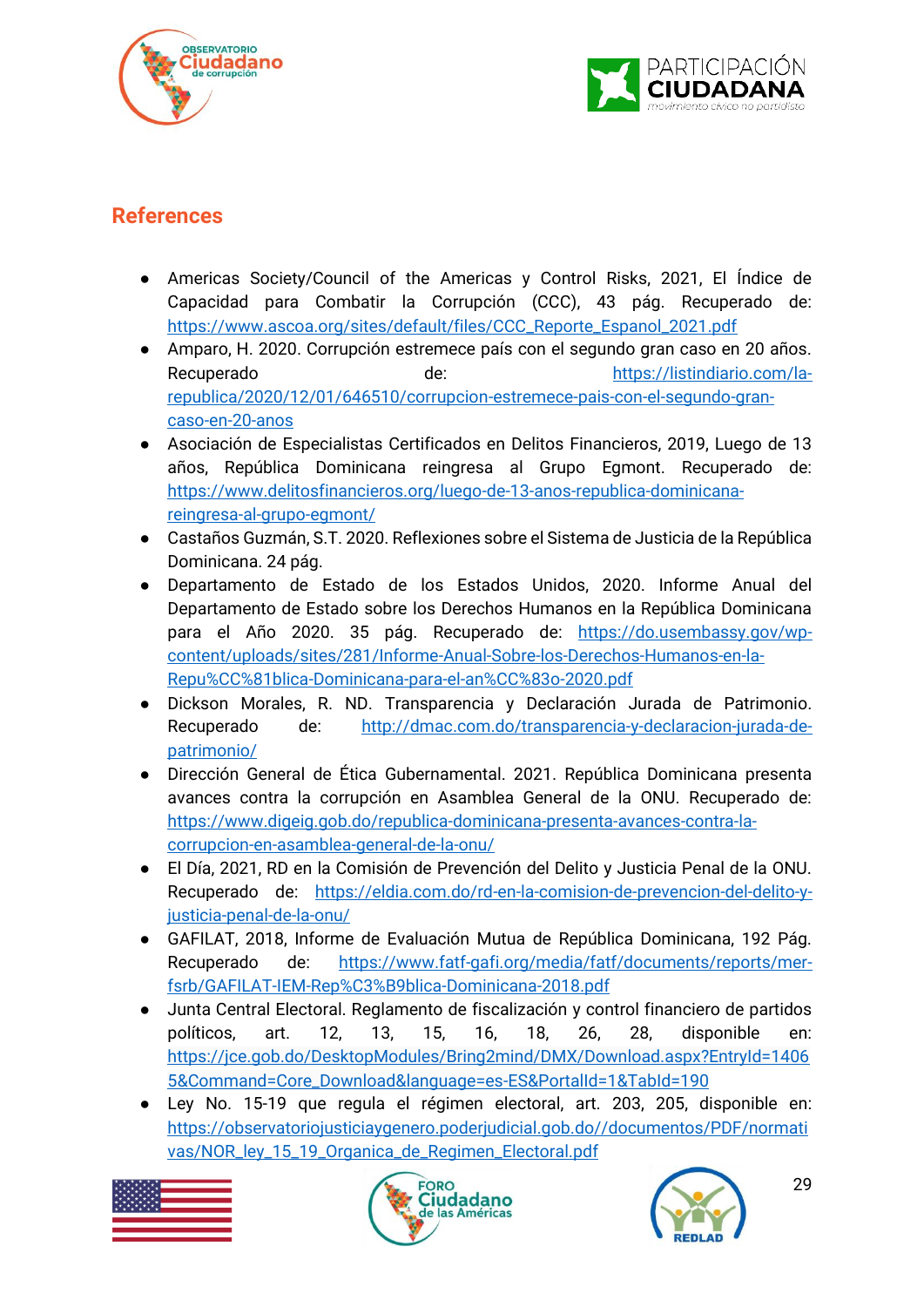



- Ley No. 33-18, art. 59, 64, disponible en: [https://www.opd.org.do/images/PDF\\_ARTICULOS/Partidos\\_politicos/Ley-num-33-](https://www.opd.org.do/images/PDF_ARTICULOS/Partidos_politicos/Ley-num-33-18-de-Partidos-Agrupaciones-y-Movimientos-Politicos.pdf) [18-de-Partidos-Agrupaciones-y-Movimientos-Politicos.pdf](https://www.opd.org.do/images/PDF_ARTICULOS/Partidos_politicos/Ley-num-33-18-de-Partidos-Agrupaciones-y-Movimientos-Politicos.pdf)
- Organisation for Economic Co-operation and Development, 2018, Declaración de Punta del Este - Un llamado a fortalecer la acción contra la evasión fiscal y la corrupción. Recuperado de: [https://www.oecd.org/tax/transparency/what-we](https://www.oecd.org/tax/transparency/what-we-do/technical-assistance/declaracion-de-punta-del-este.htm)[do/technical-assistance/declaracion-de-punta-del-este.htm](https://www.oecd.org/tax/transparency/what-we-do/technical-assistance/declaracion-de-punta-del-este.htm)
- Transparencia Internacional, 2019, Global Corruption Barometer Latin America & The Caribbean 2019, 60 pág. Recuperado de: [https://imco.org.mx/barometro-de-la](https://imco.org.mx/barometro-de-la-corrupcion-de-america-latina-2019-via-transparencia-internacional/)[corrupcion-de-america-latina-2019-via-transparencia-internacional/](https://imco.org.mx/barometro-de-la-corrupcion-de-america-latina-2019-via-transparencia-internacional/)
- Transparencia Internacional, 2019, Índice de Percepción de Corrupción, 34 pág. Recuperado de: [https://pciudadana.org/indice-de-percepcion-de-la-corrupcion](https://pciudadana.org/indice-de-percepcion-de-la-corrupcion-coloca-otra-vez-a-rd-entre-los-paises-con-mayores-niveles-de-corrupcion/)[coloca-otra-vez-a-rd-entre-los-paises-con-mayores-niveles-de-corrupcion/](https://pciudadana.org/indice-de-percepcion-de-la-corrupcion-coloca-otra-vez-a-rd-entre-los-paises-con-mayores-niveles-de-corrupcion/)





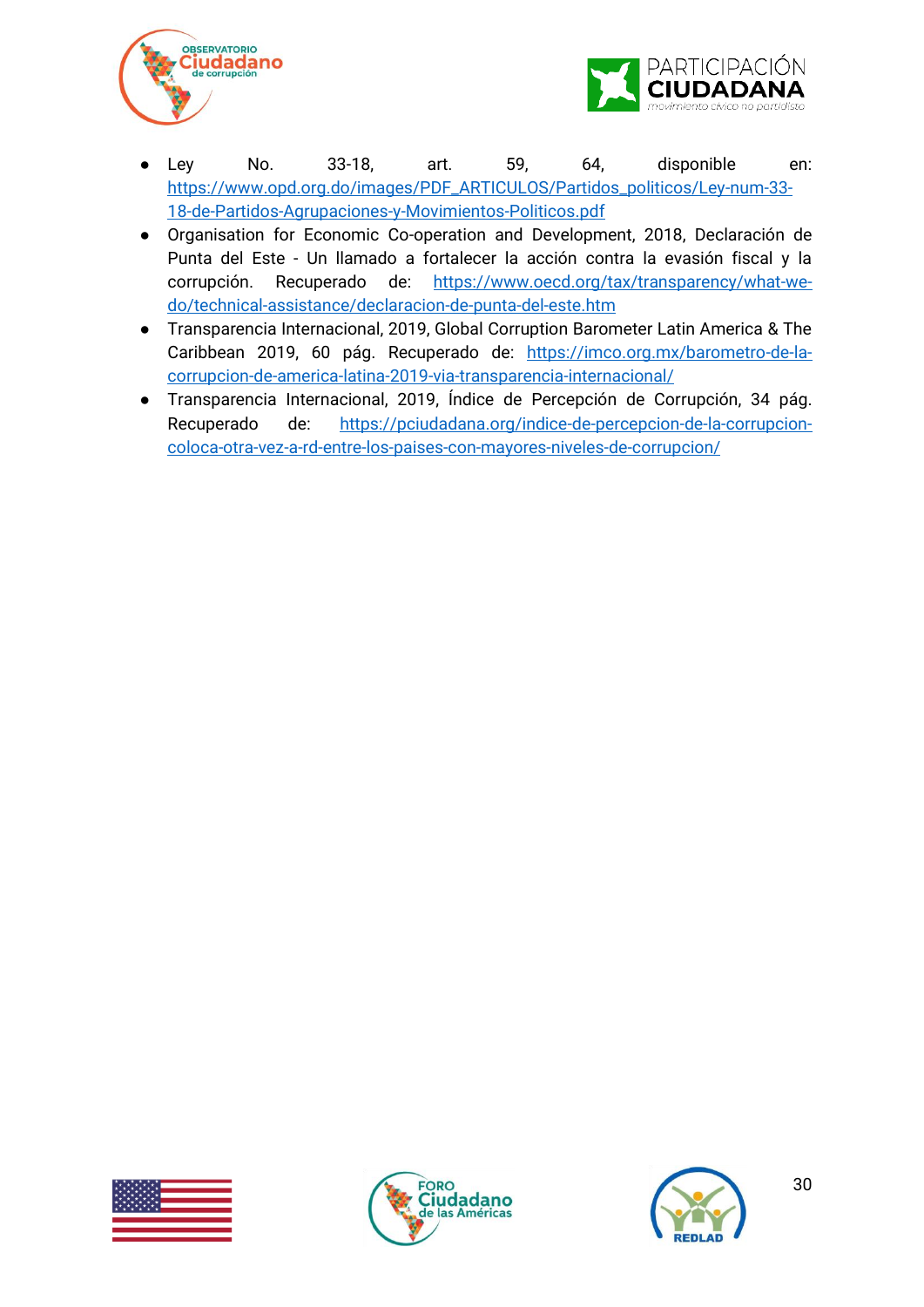



### <span id="page-30-0"></span>**Annexes**

### <span id="page-30-1"></span>1. Annex 1 Rating of the Lima Agreement in the Dominican Republic.

#### **Table 1. Follow-up Criteria for Commitments related to Reinforcement of Democratic Governance.**

| <b>Commitment</b>                                                                                                                                                                                                                                                                                                                                              | Relevance | <b>Effectiveness</b> | <b>Sustainability</b> | Country<br>Average |
|----------------------------------------------------------------------------------------------------------------------------------------------------------------------------------------------------------------------------------------------------------------------------------------------------------------------------------------------------------------|-----------|----------------------|-----------------------|--------------------|
| 2.<br>Strengthening<br>judicial<br>autonomy<br>and<br>independence following applicable inter-American<br>and universal standards on this matter to promote<br>respect for the Rule of Law and access to justice, as<br>well as to promote and encourage policies of<br>integrity and transparency in the judicial system.                                     | 1.80      | 1.60                 | 1.60                  | 1.67               |
| 7. Promoting gender equity and equality and<br>women's empowerment as a cross-cutting goal of<br>our anti-corruption policies, through a task force on<br>women's leadership and empowerment that will<br>actively promote cooperation among inter-American<br>institutions and synergies with other international<br>agencies.                                | 0.67      | 0.50                 | 0.50                  | 0.56               |
| 8. Including different vulnerable groups in defining<br>measures to strengthen governance and combat<br>corruption, recognizing their serious impact on<br>these populations.                                                                                                                                                                                  | 0.80      | 0.60                 | 0.60                  | 0.67               |
| 9. Ensuring transparency and equal opportunities in<br>the selection processes of public officials, based on<br>objective criteria, such as merit, equity, and<br>aptitude.                                                                                                                                                                                    | 1.50      | 1.17                 | 1.50                  | 1.39               |
| 10. Promoting the adoption of measures to prevent<br>conflicts of interest, as well as the submission of<br>declarations of assets and financial information by<br>public officials, as appropriate.                                                                                                                                                           | 2.00      | 1.20                 | 1.80                  | 1.67               |
| 11. Furthering codes of conduct for public officials<br>that contain high standards of ethics, probity,<br>integrity, and transparency, using as a point of<br>reference the "Guidelines for the Management of<br>Policies for Probity in the Public Administrations of<br>the Americas" and urging the private sector to<br>develop similar codes of conduct. | 2.20      | 1.40                 | 2.00                  | 1.87               |





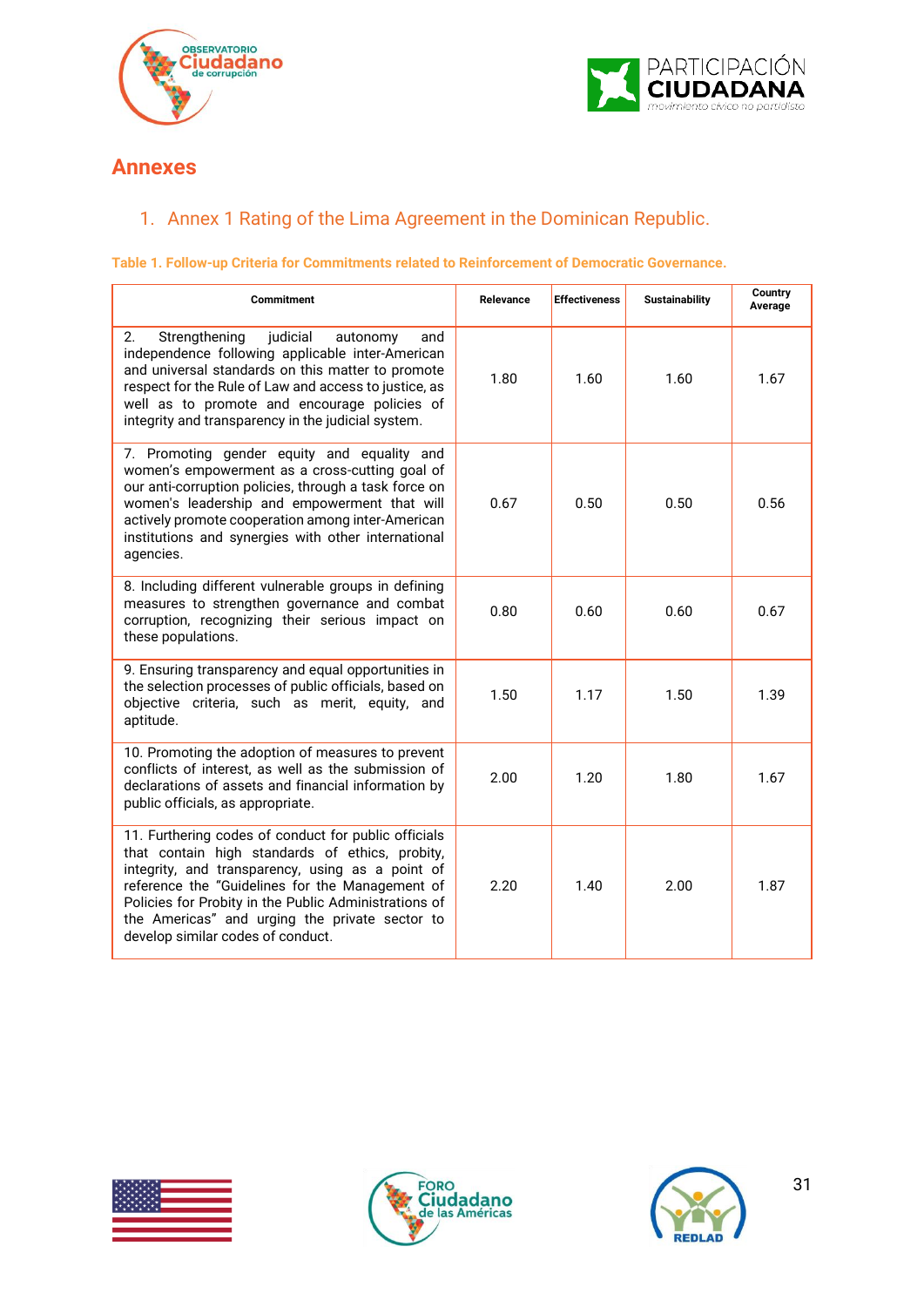



**Table 2. Follow-up Criteria for Commitments related to Transparency, Access to Information, Protection of Whistleblowers, and Human Rights, including Freedom of Expression.**

| Commitment                                                                                                                                                                                                                                                                                                                                                                                                                                                                                                                                                                               | Relevance | <b>Effectiveness</b> | <b>Sustainability</b> | Country<br>Average |
|------------------------------------------------------------------------------------------------------------------------------------------------------------------------------------------------------------------------------------------------------------------------------------------------------------------------------------------------------------------------------------------------------------------------------------------------------------------------------------------------------------------------------------------------------------------------------------------|-----------|----------------------|-----------------------|--------------------|
| 13. Continuing to strengthen national anti-corruption<br>measures or systems and enhancing conditions for the<br>participation<br>of civil<br>effective<br>society,<br>social<br>organizations, academia, the private sector, citizens,<br>and other social actors in monitoring government<br>performance, including the development of prevention<br>mechanisms, channels for reporting possible acts of<br>corruption and facilitating the work of watchdogs,<br>including other social oversight mechanisms, and<br>incentivizing the adoption of digital means of<br>participation. | 1.80      | 2.00                 | 1.80                  | 1.87               |
| 14.<br>and/or<br>Promoting<br>strengthening<br>thel<br>implementation of national and subnational policies<br>and plans of open government, digital government,<br>open data, fiscal transparency, open budgeting, digital<br>procurement systems, public contracting and a public<br>registry of state suppliers, considering towards that end<br>the participation of civil society and other social actors.                                                                                                                                                                           | 2.00      | 1.80                 | 1.80                  | 1.87               |
| 15. Consolidating the autonomy and independence of<br>high-level oversight bodies.                                                                                                                                                                                                                                                                                                                                                                                                                                                                                                       | 2.20      | 2.00                 | 2.00                  | 2.07               |
| 16. Implementing and/or strengthening of bodies<br>responsible for transparency and access to public<br>information, based on applicable international best<br>practices.                                                                                                                                                                                                                                                                                                                                                                                                                | 2.20      | 2.20                 | 2.20                  | 2.20               |
| 18. Developing statistics and indicators in our countries<br>for assessing the impact of transparency and anti-<br>corruption policies and advancing government capacity<br>in this field.                                                                                                                                                                                                                                                                                                                                                                                               | 1.33      | 1.67                 | 1.11                  | 1.37               |
| 21. Promoting the adoption and/or strengthening of<br>legislative measures to criminalize acts of corruption<br>and related offenses consistent with the United Nations<br>Convention against Corruption (UNCAC), the United<br>Nations Convention against Transnational Organized<br>Crime, and the Inter-American Convention against<br>Corruption (IACAC).                                                                                                                                                                                                                            | 1.60      | 1.20                 | 1.60                  | 1.47               |
| 22.<br>whistleblowers,<br>Protecting<br>witnesses,<br>and<br>informants of acts of corruption from intimidation and<br>retaliatory actions.                                                                                                                                                                                                                                                                                                                                                                                                                                              | 1.40      | 0.80                 | 1.00                  | 1.07               |